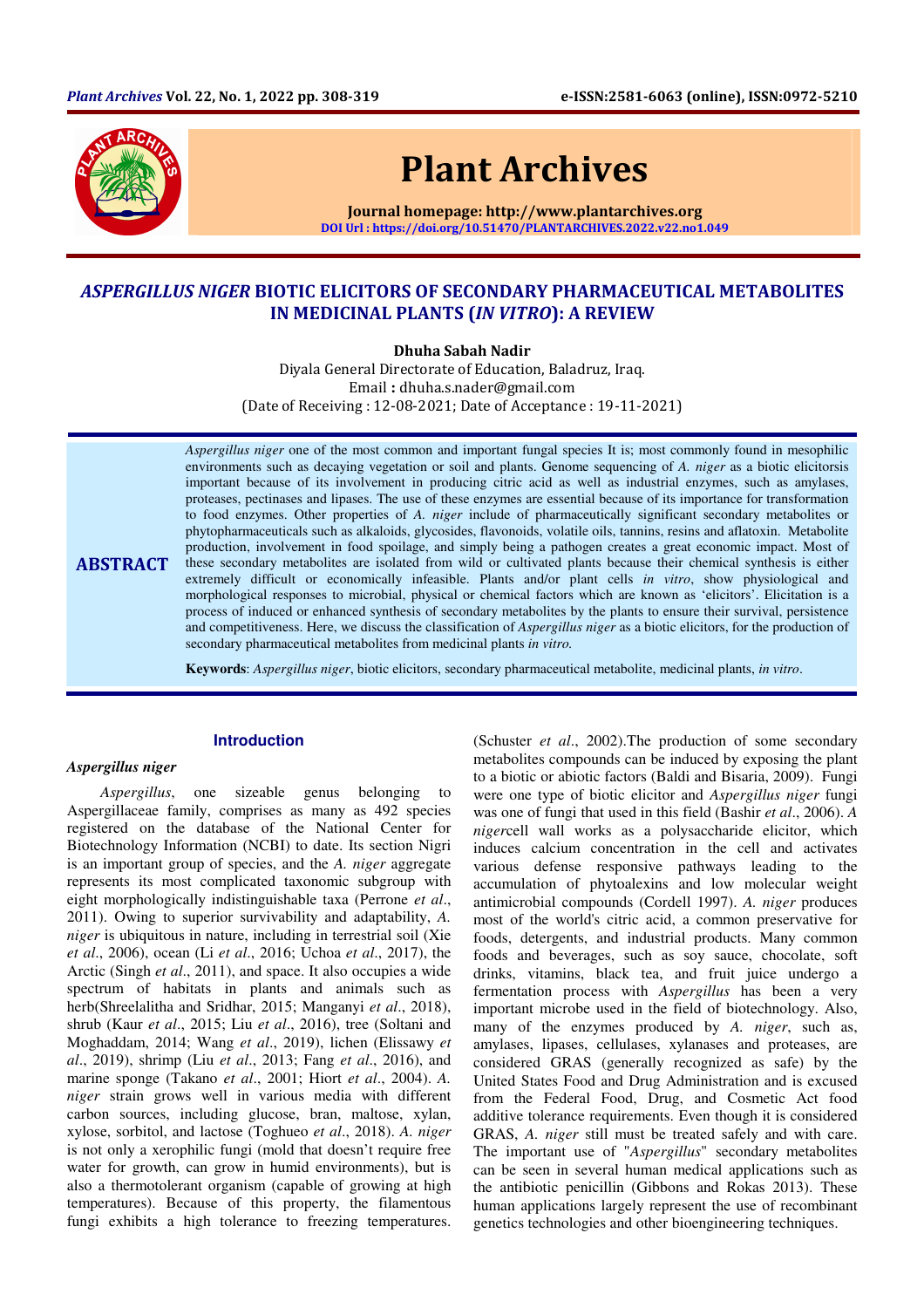#### **Elicitors**

Plants or plant cells *in vitro*, show physiological and morphological response to microbial, physical or chemical factors which are known as 'elicitors'. An 'elicitor' may be defined as a substance which, when introduced in small concentrations to a living cell system, initiates or improves the biosynthesis of specific compounds. Elicitation is a process of induced or enhanced synthesis of secondary metabolites by the plants to ensure their survival persistence and competitiveness. The application of elicitors, which is currently the focus of research, has been considered as one of the most effective methods to improve the synthesis of secondary metabolitesor phytopharmaceuticals in medicinal plants, which include alkaloids, glycosides, phenols, flavonoids, volatile oils, etc. Plant secondary metabolites are unique sources for pharmaceuticals, food additives, flavours and other industrial materials. Accumulation of such metabolites often occurs in plants subjected to stresses including various elicitors or signal molecules. Commonly tested chemical elicitors are salicylic acid, methyl salicylate, bezoic acid, chitosan and so forth which affect production of phenolic compounds and activation of various defenserelated enzymes in plants. Plants are challenged by a variety of biotic stresses like fungal, bacterial or viral infections. This lead to the great loss to a plant yield. Depending on this principle, some strategies were developed and used to encourage the *in vitro* production of secondary metabolites, these strategies include treatment with microbial, physical and chemical agents known as elicitors (Yue *et al*., 2016). It became known now that the use fungi is considered to be one of the best biotic elicitors. Because it stimulate the plant's cells to produce the secondary metabolites such as flavonoids and phenols as in the case of using the fungus *A. niger* as a biotic elicitor (Shanker and Shanker, 2016; Ibrahim *et al.,*  2019). It also plays an important role in the field of biotechnology to produce chemical substances, enzymes and medical drugs (Baker and Bennett, 2008).Classification of biotic elicitor for the production of secondary metabolites directly released by microorganisms and recognized by the plant cell (enzymes, cell wall fragments),formed by action of microorganisms on plant cell wall (fragments of pectins etc.), formed by the action of plant enzymes on microbial cell walls (chitosan, glucans)and compounds, endogenous and constitutive in nature, formed or released by the plant cell in response to various stimuli (Namdeo, 2007).

#### **Medicinal Plants**

Medicinal plants are the source of bioactive compounds with many blockbuster drugs derived directly or indirectly from plants having therapeutic value. The production of secondary metabolites in plants is often low (less than 1% dry weight) and depends greatly on the physiological and developmental stage of the plant (Rao *et al*., 2002; Thakur *et al*., 2013).To overcome this problem we can preserve the resulting loss of biodiversity by minimizing use of the product from the intact plant and synthesize secondary metabolite production using *in vitro* techniques by elicitors for enhancing their bio-production to meet commercial demands.

## **Medicinal plants of pharmaceutical interest whose secondary metabolite production is enhanced by the addition of the extract of biotic elicitor**

#### *Aspergillus niger*

*Ruta graveolens* L. is perennial medical plant belongs to the family Rutaceae (Al- Kateb, 2000), widely distributed and has a long history in traditional medicine, as it had been used in medicine for more than 1500 year ago (Bowen *et al.,*  1988). Poutaroud *et al.* (2000) mentioned that the plant has a strong smell and produce different types of secondary metabolites, that give it the medical and pharmaceutical importance, like essential oils, alkaloids, flavonoids and furanocoumarins (Al- Mahdawe, 2018a). It was also reported that it contains carotenoids, chlorophylls and a number of compounds that have antimicrobial activities such as acridone (Wessner *et al.,* 1999).Talfan *et al*., (2020), indicated that the addition of *A. niger* extract, has a strong effect on increasing the concentration of Psoralen, Xanthotoxin and Bergapten in the callus cultures. The effect of the addition of *A. niger* extract on increasing the production and accumulation of furanocoumarins in callus culture. Could be explained according to the fact that plant cells give their highest production when they are under stressful conditions or at study state or clumped together. There is a number of important factors that affect callus production and accumulation of secondary metabolites, such as, the elicitor concentration, the length of exposure to the elicitor, the formation of nutrients, the age and the culture status. Ibrahim *et al.* (2019), mentioned that the addition of *A.niger* extract at a concentration of 2.0 ml  $L^{-1}$  to callus culture of the plant *Calendula officinalis* L., produced the highest concentration of salicylic acid 1.147 mg  $g^{-1}$  in comparison of the control treatment which reached 0.428 mg g<sup>-1</sup>. Manjula and Mythili (2012), also reported that the addition of *A. niger* extract at a concentration of 2.0 ml L-1 to callus cultures of the plant *Marsilea quadrifolia*, resulted in an increment in the growth of the plant and the concentration of carbohydrate and protein as primary metabolites, which reflected later on increment of the accumulation of the secondary metabolites, such as, the phenolic substances and flavonoid in the roots and the branches.

*Psoralea corylifolia* L. is an important medicinal plant found in the tropical and subtropical regions of the world. It synthesizes diverse phenylpropanoids such as furanocoumarins, isoflavonoids etc. (Boardley *et al*., 1986). Psoralen is the furan ocoumarin and commercially important for having broad range of pharmacological activities such as photosensitizing, photobiological and phototherapeutic properties (Frank *et al*., 1998). Psoralen has been used for the photochemotherapy of vitiligo and skin diseases such as psoriasis, mycosis fungoides and eczema (Khushboo *et al*., 2010; Ozkan *et al*., 2012). It also shows antitumor (Szliszka *et al*., 2011), antibacterial (Chanda *et al*., 2011) and antifungal properties (Srinivasan and Sarada, 2012).The addition of *A. niger* elicitor to the cultured cells of *P. corylifolia* L. increased the psoralen accumulation. The maximum increase in psoralen accumulation was recorded in 20 days old culture and it decreased with increase in age of the culture thereafter. The accumulation of psoralen increased with increase in age of cell culture up to 16 days and thereafter the increase was inconsistent (Syed and Mirza 2014). The stimulation of psoralen accumulation by biotic elicitors such as *A. niger*, *Penicilliumnotatum*, yeast extract and chitosan has also been observed in the cell cultures of plant species viz. *Calendula officinalis* (Wiktorowska *et al*.,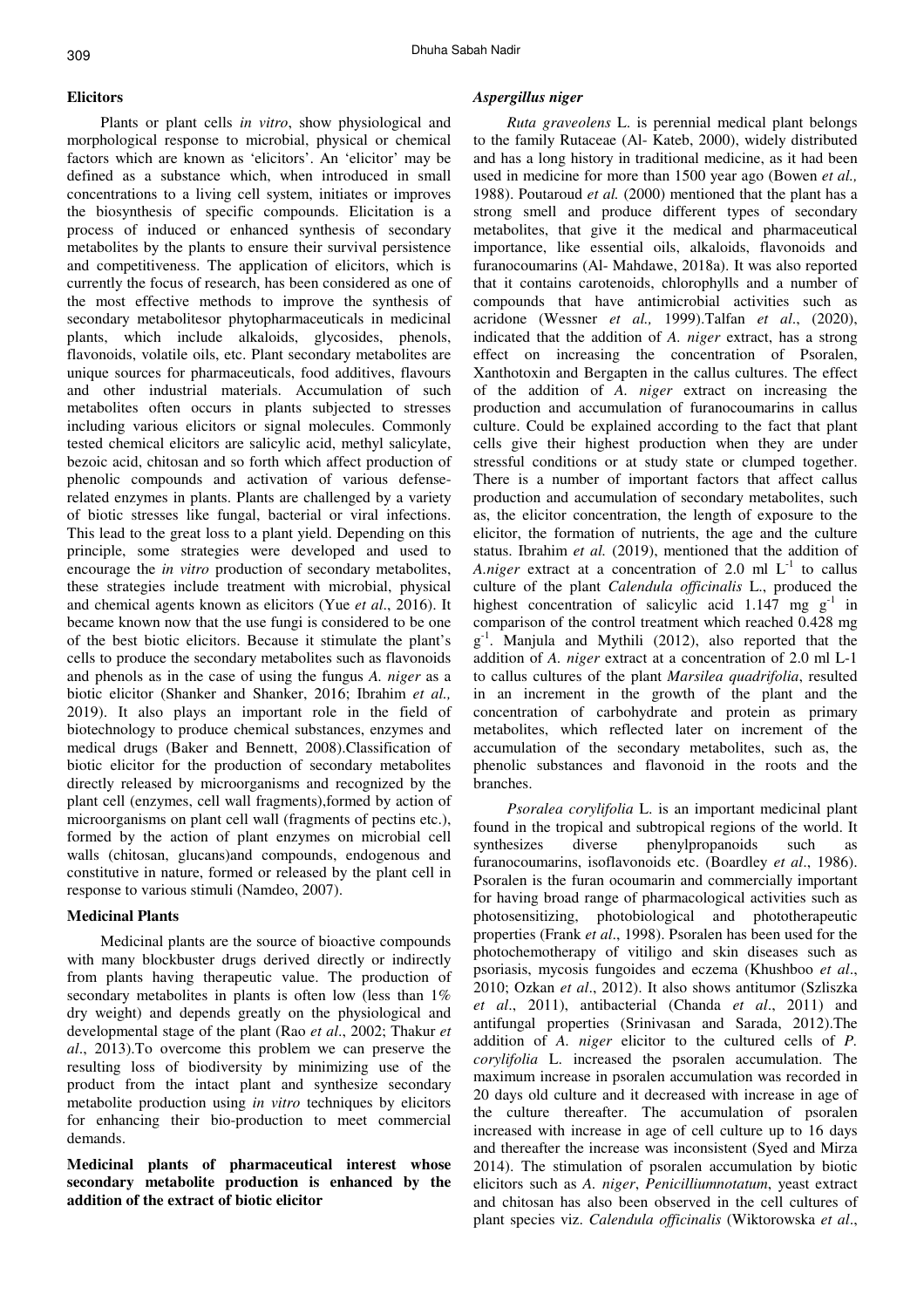2010), *Sorbus aucuparia* (Gaid *et al*., 2011) and *Abrus precatorius* (Karwasara *et al*., 2010, 2011). The cell wall extract preparation of *A. niger* possessed an oligosaccharide elicitor that induced high level of shikonin (Wen and Riqiang, 1996). Another significant effect of the elicitors observed in the experiments was the rapid increase in psoralen accumulation with elicitor dosage. Thus, the accumulation of psoralen is a dose elicitor dependent response of *P. corylifolia* L. cell cultures. The growth and accumulation of secondary metabolites were influenced by the type and mode of elicitor preparation (Karwasara *et al*., 2011). Syed and Mirza, (2014), mentioned that the extract of *A. niger* (1.0% v/v)was found to be the best for maximum metabolite elicitation influenced the accumulation of psoralen in the cultured cells.

*Calendula officinalis* L. is one of the plant of Asteraceae family, it is an aromatic plant that is classified in terms of its growth into annual winter ornamental plants (Alexopoulos, 1962). The plant has extensive uses in the field of herbal medicine flowers are used in the treatment of smallpox, measles, jaundice, constipation and reduced bleeding during menstruation (Al-Taha and Al-Mazine, 2016). Ibrahim (2019), indicated that addition of different concentrations of *A. niger* fungus extract, it has an effect on increasing the accumulation of salicylic acid in the callus, *of Calendula officinalis* which increased by increasing the concentration of fungus extract, and reached the highest content at the concentration 2.0 mg.  $L^{-1}$ .

*Andrographis paniculata* Nees. is commonly known as 'Kalmegh' in India and as a medicinal plant belongs to the family Acanthaceae. The plant is recommended for its drug utility in Indian Pharmacopoeia and widely used in Ayurveda, Unani, Siddha and Homeopathy systems of medicines. The plant is reported to possess terpenoids and flavonoids. The major terpenoids viz. 14-deoxy-11oxoandrographolide, 14-deoxy-11, 12-didehydroandrographolide and 14-deoxyandrographolide andrographolide are the active constituents of this plant. The main active constituent is andrographolide which is reported to possess liver stimulant, astringent, anodyne, tonic and alexipharmic properties and useful in dysentery, cholera, diabetes, consumption, influenza, bronchitis, swellings, itches, piles and gonorrhea (Zhao and Frang 1991). The most significant pharmaceutical properties of this plant are anticancerous (Kumar *et al*. 2004) and anti-HIV (Calabrese *et al*. 2000). Moinuddin and Vijay (2013), showed that elicitation of andrographolide by *Aspergillus niger* elicitors in cell suspension culture of *Andrographis paniculata*, in 4 days and 7 days treatment duration, 1 ml of *A. niger* extract was found to be most positive concentration for eliciting andrographolide compound. The estimated quantity of andrographolide was 52.0 µg/g and 331.0 µg/g in 4 days and 7 days treatment duration, respectively, which showed 2.47 and 3.76 fold increase over their respective controls.

*Datur metel* L. (Solanceae), a small branched perennial herb with purple coloured flowers, is distributed in the tropical and sub-tropical regions of the world. This medicinal plant has been traditionally used as intoxicant, emetic, digestive and healing since ancient times (Anonymous, 1952; Muthukumar *et al*., 2004). The main active constituents of the plant are medicinally important tropane alkaloidshyoscyamine and scopolamine.*D. Metel* showed very high content of hyoscyamine (Knopp *et al*., 1988) and

scopolamine (Hiraoka *et al*., 1996). Being antichlolinergic agents, these are used in medicine as antispasmodics, preoperative medication, analgesics, narcotics, sedatives and in treatment of asthma, Parkinson's disease and motion sickness (Pitta-Alvarez *et al*., 2000). The use of elicitors is one of the effective strategies employed to increase the production of important alkaloids in cell and organ culture. L Ajungla *et al*. (2009) mentioned that root cultures treated with  $1.0 \text{ g L}^{-1}$  of *A. niger* homogenate resulted in higher hyoscyamine (1.77 mg/g dw) and scopolamine (0.087 mg/g dw) production than that the *Alternaria* sp. and *Fusarium monoliforme* and the results indicate that the *A. niger* homogenate is favourable for promoting of tropane alkaloids in *D. metel*.

*Hypericum perforatum* L. (Hypericaceae) known as St John's wort is an important medicinal plant. A number of pharmacological studies and clinical trials have shown that *H. perforatum* extracts possess an astounding array of pharmacological properties including antidepressant, antiinflammatory, antiviral, anticancer and antibacterial activities. These medicinal properties are related to the composition of the secondary metabolites present in the extract, particularly hypericins, hyperforins, flavonoids, xanthones and other valuable compounds (Wang *et al*., 2012). Xu *et al*. (2005), indicated that *A. niger* cell walls induced hypericin biosynthesis productionin *H. perforatum*  cell suspension cultures and found that, fungalelicitor prepared from the *A. niger* induces multiple responses of *Hypericum perforatum* cells, including nitricoxide (NO) generation, jasmonic acid (JA) biosynthesis. Also, Gadzovska *et al*. (2015) reported a significant increase in naphtodianthrones, total phenolics, flavonoids, and anthocyanins in *Hypericum perforatum* cell suspensions by adding *A. niger* extract.

*Gymnema sylvestre*, native to central and western India, tropical Africa, and Australia, is a perennial woody climber rich in triterpenoid saponins belonging to the oleanane (gymnemic acids) and dammarene (gymnemasides) classes (Parijat *et al*., 2007). The gymnemic acids are a group of closely related molecules isolated from the leaves of *G. sylvestre* (Liu *et al*. 1992; Manni and Sinsheimer 1965). The anti-diabetic, anti-sweet and anti-inflammatory activities of *G. sylvestre* have been attributed to the presence of gymnemic acids; the other phytoconstituents include flavones, anthraquinones, hentriacontane, resins, d-quercitol, lupeol, b-amyrin-related glycosides, and stigmasterol. The cell wall acts as a chemical messenger with specific regulatory properties. The results obtained by Bhuvaneswari (2013), showed that the maximum accumulation of gymnemic acid was observed with *A. niger*, i.e. 11.2-fold  $(98.65 \pm 0.93 \text{ mg/gDCW})$ . This is 1.6-fold higher than the abiotic elicitor  $CdCl<sub>2</sub>$ . On the other hand, Subathra and Mohana (2011), mentioned that when *A. niger* cell extract was used as a elicitor, the productivity of gymnemic acidincrease was considerably greater than that obtained with non-elicited cultures.

*Glycyrrhiza. glabra* L. plant belongs to Fabaceae family and is the inhabitant of Central and Southwest Asia. *G. glabra* is commonly known as Jothi-madh, Mulhatti (Hindi), licorice, liquorice, sweet wood (English) (Jatav *et al*., 2011). *G. glabra* plant is blessed with many medicinal properties. The use of licorice is more than 4000 years old. It is considered under important medicinal plants mentioned in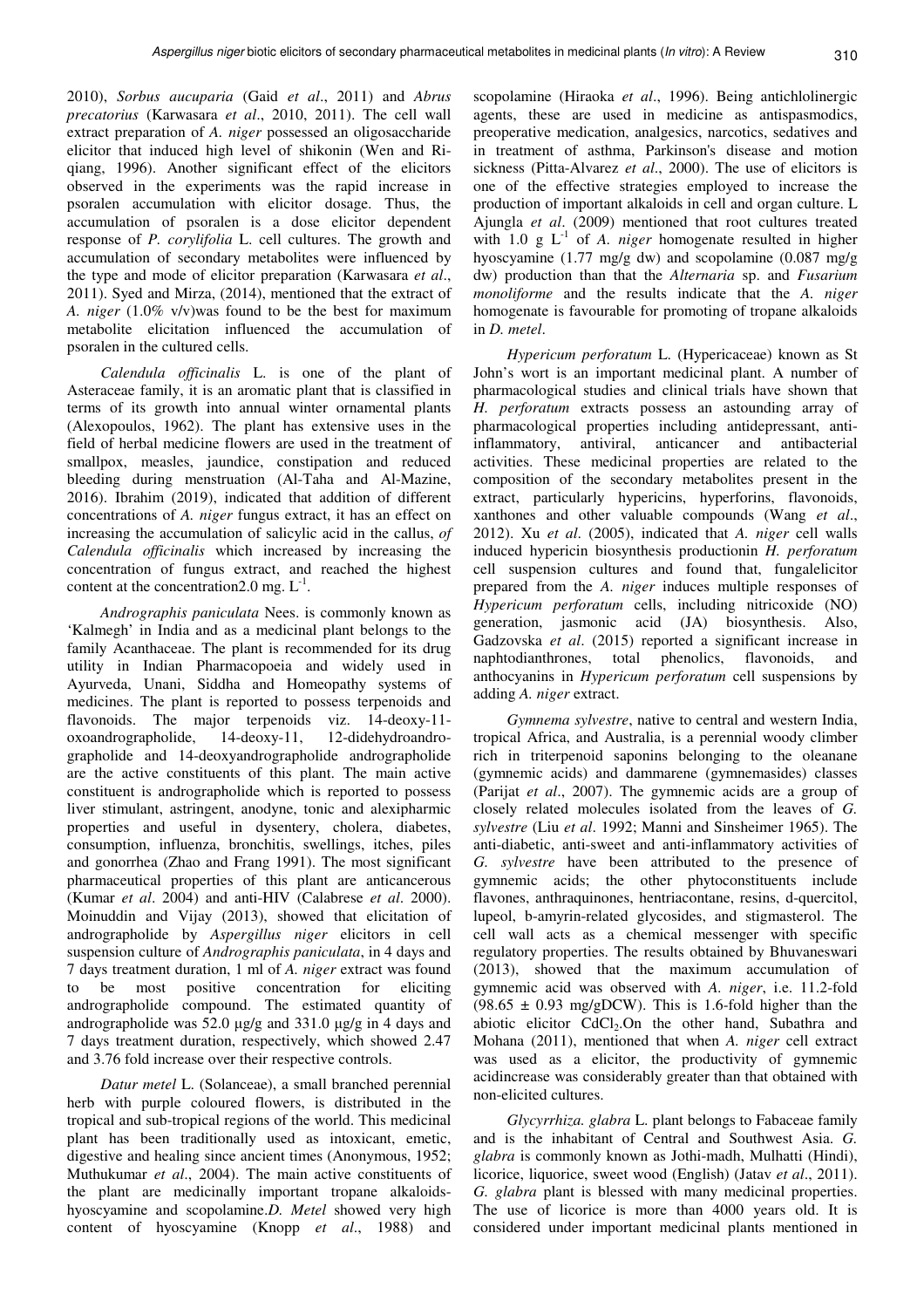Assyrian herbal (2000 BC). This plant is used in the treatment of dyspepsia, gastric ulcers, fevers, liver ailments, asthma, bronchitis, sore throats, Addison's disease, and rheumatoid arthritis. It is also useful as an antitussive, expectorant, and laxative. In ancient times, this plant was also suggested in cases of women sterility. Licorice root is considered under top five herbs, which are recommended for the treatment of fatigue. This herb decreases temptation for sugars and increases cortisol activity in the human body. Glycyrrhizin is present in a very high amount in licorice roots. The roots of licorice contain a large amount of glycyrrhizin (up to 15%) and oleanane-type triterpene saponins. These saponins are used in various foods and industrial, cosmetic, and pharmaceutical applications. Saponins are commercially used in food industry as foaming, detergent, emulsifying, wetting, and sweetening agents (Hostettmann and Marston, 2005; Shibata, 2000). The pharmacological properties of triterpenes have been broadly studied which showed that these compounds have significant medicinal properties. Besides this, they also showed involvement in plant defense responses. Glycyrrhizin is also efficient against several viruses, such as HIV (Ito *et al*., 1987, 1988) and severe acute respiratory syndrome (SARS caused by corona virus-like viruses) (Cinatl *et al*., 2003). It is used for curing acute respiratory problems, gastritis, gastric ulcers, inflammatory conditions in general, and adrenal exhaustion. Compounds found in licorice roots possess both estrogenic and antiestrogenic activity, and due to these properties, this important herb is used for treating the female hormonal problems (Jatav *et al*., 2011). Although some side effects are also associated, due to high doses and prolonged use of this, such as hypokalemia, hypertension, mineralocorticoid effects, myoglobinuria, lethargy, quadriplegia, etc. (Nasrollahi *et al*., 2014). To improve the yield of glycyrrhizin, some fungal elicitors prepared from *Aspergillus niger* and *Rhizopus stolonifer* were tested at different concentrations in transformed cell suspension cultures of *A. precatorius*. The maximum enhancement of 4.9- and 3.8-fold in glycyrrhizin contents was obtained with *A. niger* (7.5% v/v) and *R. stolonifer* (5.0% v/v), respectively, on the fifth day after elicitor treatment (Karwasara *et al*., 2011).

*Bacopa monnieri* is a medicinal plant belongs to *Plantaginaceae* family commonly known as Brahmi, found throughout the Indian subcontinent in wet, damp and marshy areas. It is used in traditional Indian medicine and Ayurveda for the treatment of anxiety and improving intellect memory in several countries. In addition to memory boosting activity, it is also claimed to be useful in the treatment of cardiac, respiratory and neuropharmacological disorders like insomnia, insanity, depression, psychosis, epilepsy and stress. It was reported to possess anti-inflammatory, analgesic, antipyretic, sedative free radical scavenging and anti-lipid peroxidative activities. The use of whole plant system for medicine, poor replenishment efforts and untrained plucking of the plant material leads this medicinal plant towards endangered. The major chemical entity shown to be responsible for neuropharmacological effects and the nootropic action or antiamnesic effect of *Bacopa monnieri* is Bacopasaponins A, B, and C which are dammarane-type triterpenoid saponins. Since the supply is limited and faces constraints in meeting the increasing demand of these biochemical. Pharmacological properties of *Bacopa monnieri*  were studied extensively and the activities were attributed

mainly due to the presence of characteristic saponins called as Bacosides. Bacoside have been indicated for memoryenhancing properties while Bacoside A assists in release of nitric oxide that allows the relaxation of the aorta and veins, to allow the blood to flow more freely through the body making this exceptional plant a nootropic drug*.* According to Central Drug Research Institute (CDRI) situated in Lucknow, the saponins, Bacosides A and B are responsible for repairing damaged neurons; furthermore *Bacopa monnieri* has been studied clinically for its acute and chronic effects on cognitive function. Plants have been found to elicit the same response as the pathogen itself when challenged by compounds of pathogenic origin (elicitors). Biotic elicitors have biological origin derived from the pathogen or from the plant itself. Misal *et al*. (2020), resulted that the *Aspergillus niger* filtrate significantly influenced the Bacoside production in Brahmi. After seven days elicitation, maximum enhancement in Bacoside (1.62% DW) was reported at lower concentrations of *Aspergillus niger* filtrate (0.5 ml/L) over control. Higher concentrations of *A. niger* filtrate also showed increasing but undulating results in Bacoside production over the control. Elicitation effects were might be due to the fungal cell wall works as a polysaccharide elicitor, which induces calcium concentration in the cell and activates various defense responsive pathways leading to the accumulation of phytoalexins and low molecular weight antimicrobial compounds (Cordell, 1997).

*Panax ginseng* is a perennial herb of the Araliaceae family, is well known traditional medicine plant and its root has been used as a herbal remedy for various disorders (Akerele, 1992). The herb is of pharmacological importance because of the presence of major bioactive compound triterpene saponin called Ginsenoside (Rahimi *et al*., 2015). Ginsenoside Rg3is not naturally produced in ginseng. Of particular note are the anti-tumor effects produced by ginsenosides. Ingredients of ginsenosides, such as Rb1, Rg1, Rg3, Rh2, PPT, and compound-K, have shown pharmacological effects through a variety of mechanisms (Li *et al*., 2008; Liu *et al*., 2000).In regards to Rh2 production, which has been shown toproduce anticancer effects, βglycosidase purified from *Aspergillus niger* was shown to effectively produce ginsenoside F2 at a good yield (F2: 305 mg/g) (*Youl et al*., 2012). This process fully converted the compounds to F2 and prevented there action from proceeding further. Ginsenosides F1 and F2produced by β-glycosidase with high yield and the production of Rh2 from F2 are more favorable because the pathway from F2 to Rh2 was predominant as opposed to the pathway creating compound-K. (Yan *et al*., 2008; Yu*et al*., 2007).

*Helicteres isora* L. (Indian screw tree, a plant with traditional medicinal usages) has been reported as a cleaner source of diosgenin, where the compound is not admixed with other steroidal sapogenins (Barik *et al*., 1998; Deshpande and Bhalsing, 2014; Kumar *et al*., 2014). Exploration of this plant for diosgenin production is therefore advantageous. One more advantage of choosing this plant is that it is abundantly found in almost all parts of the country in forests as undergrowth, especially as secondary growth. This makes it a natural choice for exploration as a source of diosgenin. However, the diosgenin content is low in *H. isora* as compared to other traditional plant sources of diosgenin (Barik *et al*., 1998), which needs to be enhanced before commercial exploration of this plant as an alternative source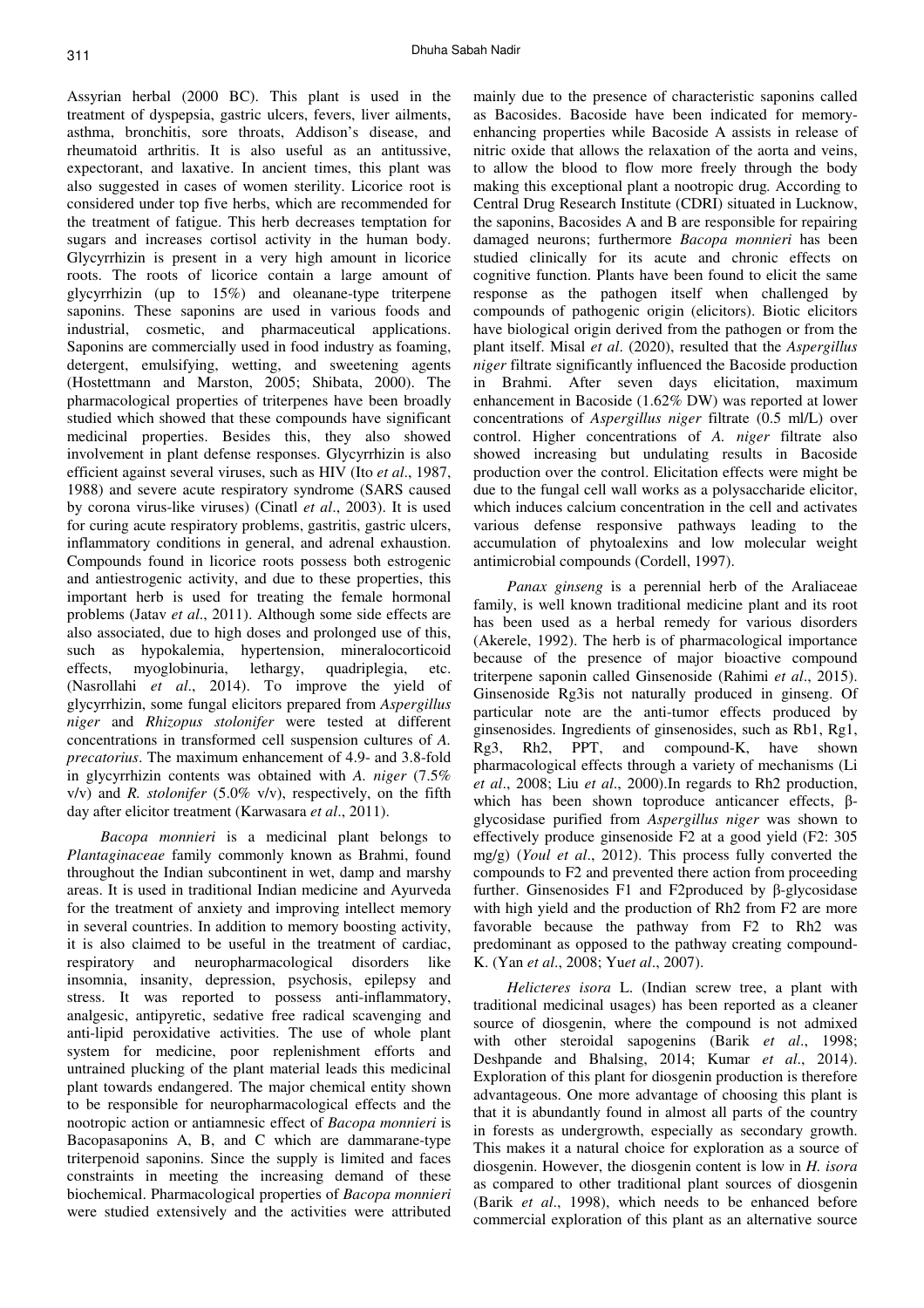of diosgenin. As stated earlier, plant cell cultures have been established as potent alternative sources for the production of high value secondary metabolites of industrial importance in a holistic (without causing destruction to the natural sources) and sustainable way (Rao and Ravishankar, 2002; Mulabagal and Tsay 2004; Hussain *et al*., 2012). Diosgenin, one of the most important plant secondary metabolites, is a steroidal sapogenin traditionally derived from the tubers of Dioscorea species (yams). It is a precursor of sex hormones (progesterone), corticosteroids (corticosone) and contraceptives as well as other important steroids (Zhang *et al*., 2009; Zhu et al., 2010; Wang *et al*., 2011; Selim and Al Jaouni, 2015; Sethi *et al*., 2018). It has also showed pharmacological activities such as anti-lipoperoxidative and anti-aging effects, cognitive impairment, hypoglycaemic effect, antifungal and antiviral activities (Jayachandran *et al*., 2009; Chiu *et al*., 2011; Wang *et al*., 2011; Patel *et al*., 2012; Hao *et al*., 2015; Sethi *et al*., 2018). In India, steroidal drug production is almost 100% based on diosgenin and diosgenin accounts for two-third of the total world consumption of steroids (Chaturvedi *et al*., 2007). Its annual global demand is 3000 tonnes; while in India, 150 tonnes of diosgenin are required per year, however, total production of diosgenin in India is only 30tonnes annually and rest is met by imports (Dangi *et al*.,2014; Deshpande and Bhalsing, 2015).The traditional sources of diosgenin are under threat due to their over-exploitation for extracting diosgenin, consequently, some of the species with high diosgenin contentsuch as *Dioscorea zingiberensis* and *D. deltoidea* are fast depleting (Chaturvedi *et al*., 2007; Li *et al*., 2012). This necessitates new alternative diosgenin sources and to develop strategies for its maximum, cost-effective production. In an attempt to identify an alternative and potent source of diosgenin. Samrin *et al*. (2020), study and focused on exploration of suspension cultures of *H. isora* for optimal production of diosgenin via biotic elicitation. Fungal elicitors from cultures of *Aspergillus niger* (ATCC10578) and *Saccharomyces cerevisiae* (NCIM3050) were prepared using fresh biomass. The results indicated that elicitor prepared using *A. niger* was responsible for significant increment in biomass production at all the applied concentrations  $(1\%, 1.5\%$  and  $2\%)$ . Highest DW was observed at 1.5% fungal elicitor-treatment with a twofold increase over control. The same treatment was found responsible for highest diosgenin production (1.42-fold higher over controls).Fungal elicitors are considered as surface structures and/or fungal cell-secretions, with fungal mycelia or degraded fungal mycelial-products, and fermentation broth which may also contain fungal secretions. The said fungal elicitorhence may contain sugars (polysaccharides, oligosaccharides), proteins (glycolipid proteins, glycoprotein, and peptides), fatty acids and other substances. Fungal elicitorsoften result in biomass and secondary metabolite enhancement, as well as improved enzymatic activities in plants (Chen *et al*., 2015).

*Ephedra alata* L. is an Egyptian natural plant species found mainly in Sinai desert and Eastern Mediterranean coastal region (Boulos, 2009). It is a pharmaceutically important plant, which belongs to the Ephedraceae family of gymnosperms and is known to have a number of medicinal properties. *Ephedra alata* shows antimicrobial, antioxidant, and hypoglycemic activities (Soltan and Zaki, 2009; Parsaeimehr *et al*., 2010; Chebouat *et al*., 2014; Al-Snafi, 2017). In general, plants in the genus *Ephedra* havebeen used in traditional medicine to treat allergy, bronchialasthma,

chills, cold, cough, edema, fever, flu, nasalcongestion, and headache (Parsaeimehr *et al*., 2010).Phytochemical analysis of *E. alata* indicated the presence of tannins, cardiac glycosides, alkaloids, phenolics, reducing sugars, and flavonoids (Jaradat *et al*., 2015). Additionally, *Ephedra* species contain alkaloids such asephedrine, pseudoephedrine, norephedrine, norpseudoephedrine, methylephedrine, methylpseudoephedrine, ephedroxane, and ephedradine A-D. Phenolic compounds including chlorogenic acid, rutin, catechin, quercetin, and coumaric acid and various flavonoids have also been isolated from *E. alata*. The total amount of alkaloids isolated from *E. alata* aerial parts was 0.2–0.22% (Al-khateeb *et al*., 2014), and the amount of ephedrine and pseudoephedrine was 0.05–0.19% and >0.5%, respectively (Al-Snafi, 2017). Ephedrine is a naturally occurring alkaloid in different species of *Ephedra*. It is used as a drug and has structure and activity similar to those of adrenaline, which raises blood pressure, heart rate, and respiratory capacity (Limberger *et al*., 2013). Ephedrine produces several pharmacological effects such as cardiovascular effect (it increases the arterial pressure by peripheral vasoconstriction and cardiac stimulation), bronchodilatation, nasal decongestion, mydriasis, nocturnal enuresis, spinal anesthesia, appetite suppressant and weight loss, cytotoxic effects, and many other (Al-Snafi, 2017). Most of the ephedrine produced today for medicaluse is obtained by chemical synthesis, because the process of extracting and isolating from the plant is difficult and economically costly (Limberger *et al*., 2013). Therefore, it is necessary to find an effective, practical, and economically feasible method to provide a continuous, natural, and pure source of ephedrine in large quantities as an alternative to the synthesized one that causes negative side effects. Therefore, attention should be given to isolate natural compounds instead of producing synthetic ones (Khan *et al*., 2017). In the present study, the *A. niger* extract was found to be useful for the enhancement of ephedrine accumulation. It was observed that treatment with the lowest concentration of *A. niger* extract caused the highest elicitation; thus, elicitor concentration and the exposure time are very critical for the elicitation of ephedrine production. This result agrees with that reported by Taha *et al*. (2009), who found that 0.25% of *A. niger* extract resulted in the production and accumulation of the highest amount of total alkaloids, vinblastine, and vincristine in the callus culture of *Catharanthus roseus*. However, as reported in the present study, increasing the concentration of *A. niger* extract showed less ephedrine accumulation. This may be because the mycotoxins have hindered ephedrine production and its biosynthetic pathway was negatively affected. Similar results were reported by Mathur (2018), who founda considerable decrease in secondary metabolite productionand growth of *Commiphora wightii*, *Zingiber officinale*, and *Daucus carota* cell suspension cultures when *A. niger* extract was used as an elicitor. In general, the accumulation of ephedrine was promising and varied largely according to the applied elicitors. Ephedrine accumulated in huge amounts as compared to that in the mother plant (7-fold) and the control treatment without elicitation after 24 days of exposure (6.427-fold). These results are very promising for the largescale production of this valuable bioactive compound. The present investigation could be scaled up for the production of commercially feasible levels of ephedrine by using suspension cultures of *E. alata*.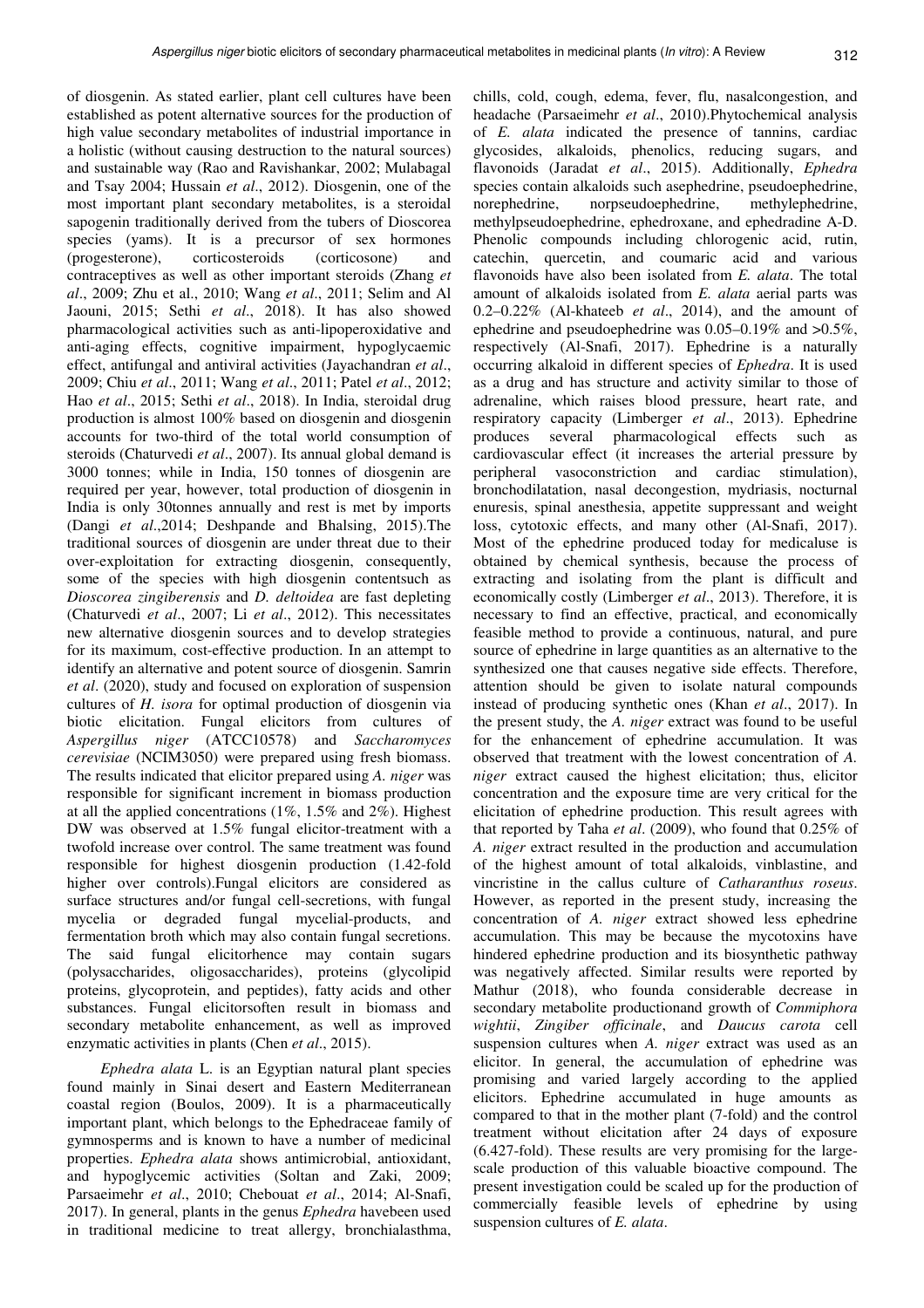*Atropa belladonna* L. (Solanaceae) is one of the most important medicinal plants and is a source of tropane alkaloids such as hyoscyamine and scopolamine. Medicinally, *A. belladonna* is used for the use of its alkaloids in the treatment of Parkinsons disease for its antiinflammatory properties, for relief of bronchial asthma and motion sickness and its ability to counteract toxic agents. Belladonna extract is used as an antimuscarinic agent, which accounts for its use as a spasmolytic drug. Also, it is used as a concomitant therapy in the treatment of peptic ulcer and functional digestive disorders, including spastic, mucous, and pancreatitis. Taha, (2003) showed that The effect of different concentrations (0%, 5 %, 10%, 15 % and 20%) of 0.1P.C.V. of *A. niger* (0, 2.5, 5.0, 7.5 and 10 mg/mL of liquid cell cultures), which were added to the MS medium containing 1 mg/L of each of NAA and BA on cell number (105) and total alkaloid production from different types of cell cultures were investigated. Data shows that leaf explants of *A. belladonna*  gave the optimum value for cell number (5.92 x105) with the blank elicitor treatment, as compared with elicitor treatments. The increase in elicitor levels reduced cell growth, but stimulated the accumulation of total alkaloids (calculated as scopolamine %). Stem cell cultures showed a low cell number (1.25 x 105) as well as low total alkaloid production. *A. niger* at 10 %after 10 days from the duration of incubation (21 days) showed the highest value fortropane alkaloid accumulation, in comparison to the other concentrations The highest values for total tropane alkaloids were 0.048 %, 0.035 % and 0.018% for leaf, root and stem cell cultures, respectively. The obtained results are in agreement with those of Harkes *et al*. (1985), who indicated that anthraquinone content can be increased to 500 µg/g fresh weight (ascompared with the control) by the addition of 0.5 mg/mL of *A. niger* as a biotic elicitor to the culture medium of *Cinchona lederiana* cell cultures. Most plant secondary products are produced in the stationary phase of cell growth. It may be concluded that cultivation of leaf explants of *A*. *belladonna* in liquidMS-medium containing 1mg/L of each of NAA + BA in the presence of 5 mg/mL of *A.niger* for 10 days was the most favourable condition for stimulating total tropane alkaloids production.

*Oldenlandia umbellata* L. is one of the important members of *Rubiaceae* known for its dyeing and medicinal properties. This plant is used in traditional medicine and Siddha for its styptic property (Seydel and Dornenbug, 2006). The leaf and root extracts were considered as good expectorants and used for treatment of asthma, bronchitis, and bronchial catarrh (*Gupta et al*., 2007). The decoction prepared from its leaves is used as a rinse to treat poisonous bites (Rekha *et al*., 2006), and also used as a febrifuge. A novel pH indicator dye was reported from this plant (Siva *et al*., 2009). Extract of the whole plant shows significant antitumor activity (Sethuramani *et al*., 2014). The major dyeing property depends on anthraquinone contents of roots and used to impart red color to the textile materials (Siva, 2007; Siva *et al*. 2012). The multipurpose usage has made increased usage of this plant and a reliable protocol was developed for enhanced growth of the plant through tissue culture technique. Saranya and Velayutham, (2019) mentioned that the treated calli were further subcultured on

solid media with respective fungal elicitors and obtained large amount of calli. Of the three fungal elicitors treated, large amount of green compact callus was obtained on medium treated with the extract of *A. niger* followed by *T. viride*. However, the callus treated with *M. prayagensis*  showed an equal response for callus growth to that of control at all tested concentration. The maximum shoot regeneration response was obtained from 100  $\mu$ g  $I^1$  *A. niger* elicitor treated calli. Maximum number of 78.8 shoots with shoot length of 11.4 cm was achieved on the callus treated with *A. niger*. The maximum root regeneration response was obtained from 100  $\mu$ g l<sup>-1</sup> *A. niger* elicitor treated shoots followed by 50  $\mu$ g l<sup>-1</sup> *M. prayagensis* and 25  $\mu$ g l<sup>-1</sup> *T. viride* with an average number of 46.6, 28.6 and 30.8 respectively from root induction medium containing 6 µM IBA. The root regeneration frequency and number of roots were decreased whenthe shoots were treated with above optimal concentration.

*Blumea lacera* (Burm.f.) DC*.* is a medicinal plant with strong odour of terpentine and it belongs to Asterceae family. In Ayurveda, *Blumea lacera* is described as anthelmintic, liver tonic, expectorant, thermogenic, anti-inflammatory, ophthalmic, digestive, antipyretic and memory enhancer (Warrier *et al*., 1996). The plant is astringent, diuretic and useful in catarrhal affections (Quisumbing, 1998). Essential oil has analgesic, hypothermic, tranquillizing and antimicrobial activity (Dixit and Verma, 1976; Bharnagar *et al*., 1977). Campestrol, triterpenoid and prenylated phenol glycosides are the main active constituents of *B. lacera* (Pal *et al*., 1972; Agarwal *et al*., 1995). The other important constituents are flavonoids (Rao *et al*., 1997), monoterpene glycoside (Ragasa *et al*., 2007). The essential oil of the plant include β-caryophyllene, thymol hydroquinone dimethyl ether, caryophyllene oxide, α-humulene and E-β-farnesene (Laakso, 1989) and coniferal alcohol derivative (Bohlmann and Zdero, 1969).Vijay *et al*., (2016), resulted that *Aspergillus niger* treatment with 1.5 ml concentration for 4 days duration revealed 3.3 fold enhancement in flavonoid content  $(0.036 \text{ mg/g})$  as compared to control  $(0.011 \text{ mg/g})$ . The results indicate that for flavonoid elicitation in *Blumea lacera*, *Aspergillus niger* is more responsive than Salicylic acid.

#### **Conclusion**

The present review reports the information about the use of *Aspergillus niger*as biotic elicitorsin medicinal plants for the enhancement of their bioactive compounds by different *in vitro* culture techniques to meet the commercial demands of pharmaceuticals. It is found that medicinal plants are used across the globe to cure various diseases like, Parkinson's disease, motion sickness, hypertension, tumor, depression, constipation, malaria, asthma, jaundice, vitiligo, skin diseases such as psoriasis, mycosis fungoides, eczema, rheumatism, cancer and diabetes, etc. These plants have medicinal properties due to presence of a bioactive compound in them. The bioactive compound in the intact plant is less in quantity so to synthesize secondary metabolites in desired quantity. *Aspergillus niger* was used as biotic elicitors*in vitro* using different cultures.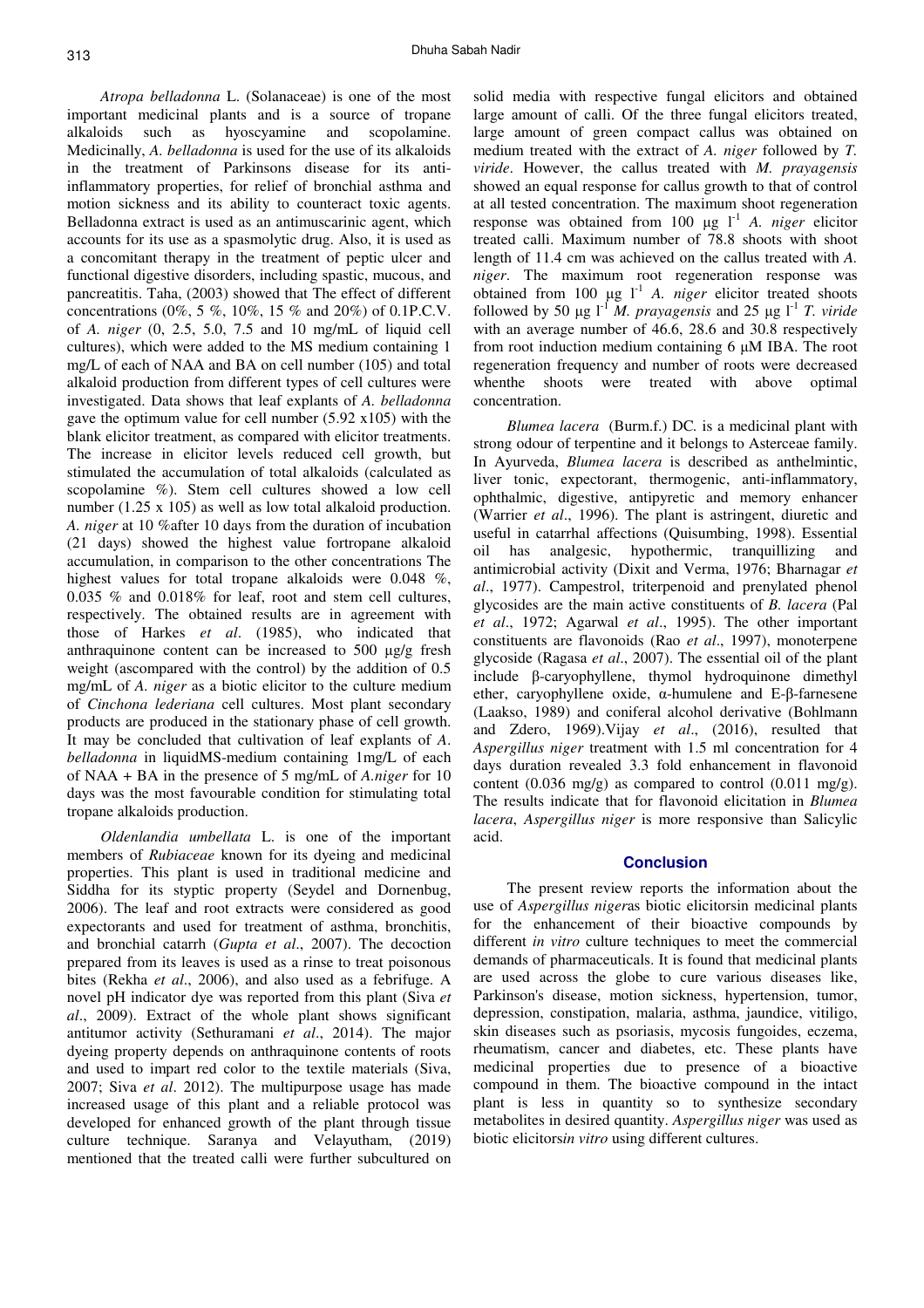| <b>Plant species</b>       | <b>Elicitors</b>                 | <b>Secondary</b><br><b>Metabolites</b>       | <b>Type of Culture</b>                  | <b>References</b>   |
|----------------------------|----------------------------------|----------------------------------------------|-----------------------------------------|---------------------|
| Ruta graveolens            | A. niger                         | furanocoumarins                              | callus culture                          | Talfan et al.       |
| Psoralea corylifolia       | A. niger                         | psoralen                                     | cultured cells                          | Syed et al.         |
| Calendula officinalis      | A. niger                         | salicylic acid                               | callus                                  | Ibrahim et al.      |
| Andrographis<br>paniculata | A. niger                         | andrographolide                              | in cell suspension culture              | Moinuddinet al.     |
| Datur metel                | A. niger                         | alkaloids-<br>hyoscyamine and<br>scopolamine | cell and organ culture                  | L Ajungla etal.     |
| Hypericum perforatum       | A. niger                         | hypericin                                    | cell suspension cultures                | Xu et al.           |
| Gymnema sylvestre          | A. niger                         | gymnemic acid                                | Cell suspension cultures                | Bhuvaneswari et al. |
| Glycyrrhiza. glabra        | A. niger& Rhizopus<br>stolonifer | glycyrrhizin                                 | transformed cell<br>suspension cultures | Karwasara et al     |
| Bacopa monnieri            | A. niger                         | <b>Bacoside</b>                              | full culture                            | Misal et al.        |
| Panax gingseng             | A. niger                         | ginsenoside                                  | purified from A. niger                  | Youl et al.         |
| Helicteres isora           | A. niger                         | diosgenin                                    | cultures                                | Samrin et al.       |
| Ephedra alata              | A. niger                         | Ephedrine                                    | suspension cultures                     | Ghada et al.        |
| Atropa belladonna          | A. niger                         | alkaloid                                     | cell culture                            | Taha                |
| Oldenlandia umbellata      | A. niger                         | anthraquinone                                | callus                                  | Saranya et al.      |
| Blumea lacera              | A. niger                         | flavonoid                                    | cell culture                            | Vijay et al.        |

**Table 1:** Effect of *Aspergillus niger* as biotic elicitors on secondary metabolites production of medicinal plants *invitro* culture.

### **References**

- Agarwal, R.; Singh, R.; Siddiqui, I.R.; Singh, J. (1995) Triterpenoid and prenylated phenol glycosides from *Blumea lacera*. *Phytochemistry*. 38: 935-938.
- Akerele O. (1992). WHO guideline for assessment of herbal medicines. *Fitoterapia* 63: 99-104.
- Alexopoulos, C.J. (1962). Introductory Mycology. 2th ed i. John wiley and sons, Inc. New York, London. 11:123- 134.
- Al-Kateb, Y.M. (2000). Plant taxonomy. 2nd edition Ministry of Higher Education and Scientific Research, University of Baghdad. Published by Dar-Alkutob, University of Mosul, Mosul, Iraq.
- Al-khateeb E.; Al-Ani H.; Al-Kadi K.; Al-Obaidi E.D.F.; ShalanN.; Al-Rawi N. (2014) Investigation of the alkaloids of twoEphedra Spp. wildly grown in Iraq. *Jordan J. Pharm. Sci*., 7(3): 191–198.
- Al-Mahdawe, M.M.; Al-Mallah, M.K. and Ahmad, T.A. (2018 a). Isolation and identification of rutin from tissues cultures Influence of the extract of biotic elicitor *Aspergillus niger* on the production of furanocoumarins in callus cultures of *Ruta graveolens* L. *J. Pharm. Sci. and Res.;* 10(6):1517-1520.
- Al-Snafi A.E. (2017). Therapeutic importance of *Ephedra alata* and *Ephedra foliate* a review. *Indo Amer. J. Pharm. Sci*., 4(2): 399–406.
- Al-Taha, H.A. and Al-Mazine, L.H.M. (2016). Effect of 2,4- D and BA on Induced callus of somatic embryos and adventitious shoots regeneration from leaves segments culture of dwarf *Gardenia jasminoides* Ellis. cv. redicans. *Basrah Journal of Agricultural Sciences*, 29(1): 214-230.
- Anonymous, (1952). The wealth of India-A dictionary of Indian raw materials and industrial products

(Publications & Information Directorate, CSIR, New Delhi) 3, 14-19

- Baldi, A.; Srivastava, A.K. and Bisaria, V.S. (2009). Fungal elicitors for enhanced production of secondary metabolites in plant cell suspension cultures. *Symbiotic Fungi. Springer-Verlag, Berlin Heidelberg*, PP: 373– 380.
- Baker, S.E. and Bennett, J.W. (2008). The *Aspergilli*: Genomics, Medical Aspects, *Biotechnology and Research Methods, London*, 1: 3-13.
- Barik, B.; Dey, A.K. and Das, P.C. (1998). *Helicteres isora* Linn, a new source of diosgenin. *Indian J Chem.,* 20(B):938
- Bashir, S.; Janbaz, K.H.; Jabeen, Q. and Gilani, A.H. (2006). Studies on spasmogenic and spasmolytic activities of *calendula officinalis* flowers. *Phytother Research*, 20: 206-910.
- Bharnagar, S.; Dixit, V.K.; Nigam, S.S.; Verma, K.C. (1977). Antimicrobial activity of essential oils of leaves of *Blumea lacera* D.C. and *Blumea lanciniata* D.C. *Indian J. Hosp. Pharm*. XIV(L): 14-16.
- Bhuvaneswari, C.; Kiranmayee, R.; Suryakala, G. and Archana, G. (2013). Improved gymnemic acid production in the suspension cultures of *Gymnema sylvestre* through biotic elicitation. *Plant Biotechnology Reports*. DOI 10.1007/s11816-013-0290-3.
- Boardley, M.; Stirton, C.H. and Harborne, J.B. (1986). A chemotaxonomic survey of the tribe Psoralea in Africa. *Biochem. Syst. Ecol*. 14 (6): 603–613.
- Bohlmann, F. and Zdero, C. (1969). On a new coniferyl alcohol derivative from *Blumea lacera D. Tetrahed. Lett*. 2: 69-70.
- Boulos, L. (2009). Flora of Egypt cheklist. Revised Annonated Edition, Alhadara Publishing, Egypt.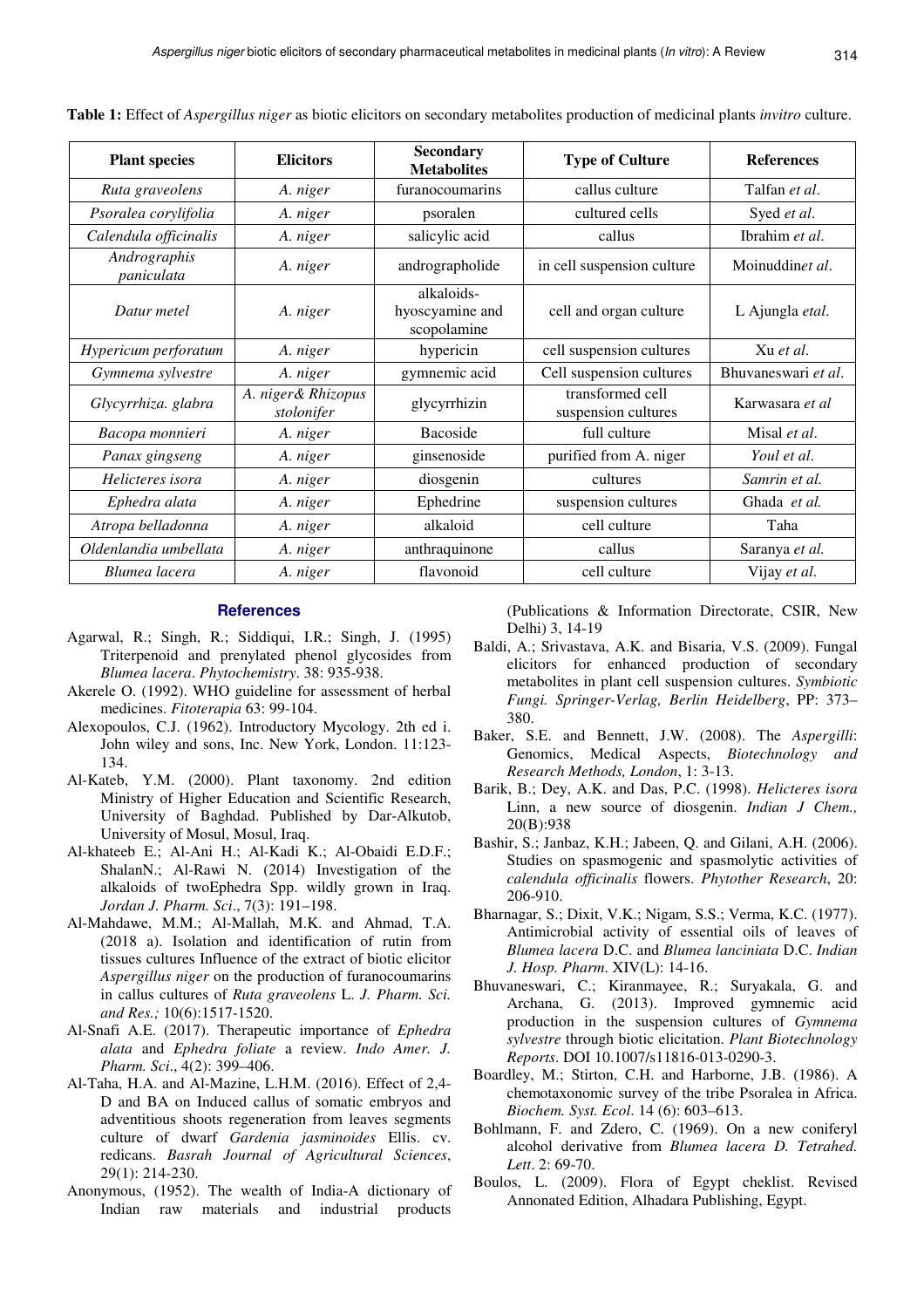- Bowen, I.H.; Cubbin, I.J. and Macleod, R.D. (1988). Furoquinoline alkaloids of tissue cultures of *Ruta graveolens*. *Of pharmacy and pharmacog*, 40**:**  supplement, 107 p.
- Calabrese, C.; Berman, S.H.; Babish, J.G.; Ma, X.; Shinto, L.; Dorr, M.; Wells, K.; Wenner, C.A. and Standish, L.J. (2000). A phase I trial of andrographolide in HIV positive patients and normal volunteers. Bastyr University Research Institute, Bastyr University, Washington 98028, USA. *Phytother Res.,* 14: 333–338.
- Chanda, S.; Kaneria, M. and Nair, R. (2011). Antibacterial activity of *Psoralea corylifolia* L. seed and aerial parts with various extraction methods. *Res. J. Microbiol.* 60(2): 124–131.
- Chaturvedi, H.C.; Jain, M. and Kidwai, N.R. (2007). Cloning of medicinal plants through tissue culture. a review. *Indian J Exp Biol*., 45:937–948.
- Chebouat, E.; Dadamoussa, B.; Gharabli, S.; Gherraf, N.; Allaoui, M.; Cheriti, A.; Lahham, A. and Zellagui, A. (2014). Assessment of antimicrobial activity of flavonoids extract from *Ephedra alata*. *Der Pharmacia Lett*. 6(3): 27–30.
- Chen, X.; Mou, Y.; Ling, J.; Wang, N.; Wang, X. and Hu, J. (2015). Cyclic dipeptides produced by fungus *Eupenicillium brefeldianum* HMP-F96 induced extra cellular alkalinization and  $H_2O_2$  production in tobacco cell suspensions. *World J Microbiol Biotechnol*, 31(1): 247–253.
- Chiu, C.S.; Chiu, Y.J.; Wu, L.Y.; Lu, T.C.; Huang, T.H.; Hsieh, M.T.; Lu, C.Y.; Peng, W.H. (2011). Diosgenin ameliorates cognition deficit and attenuates oxidative damage in senescent mice induced by D-galactose. *Am J Chin Med.,* 39:551–563.
- Cinatl, J.; Morgenstern, B.; Bauer, G.; Chandra, P.; Rabenau, H. and Doerr, H. (2003). Glycyrrhizin, an active component of licoriceroots, and replication of SARSassociated corona virus. *Lancet*, 361: 2045–2046.
- Cordell, G.A. (1997). The Alkaloids: Chemistry and Biology. Academic Press, New York.
- Devi, C.S. and Srinivasan, V.M. (2011). *In vitro* studies on stimulation of Gymnemic acid using fungal elicitor in suspension and bioreactor based cell cultures of *Gymnema sylvestre* R. BR. *Recent Research in Science and Technology*, 3(4): 101-104.
- Dangi, R.; Misar, A.; Tamhankar, S. and Rao, S. (2014). Diosgenin content in some *Trigonella* species. *Indian J Adv Plant Res*., 1:47–51.
- Deshpande, H.A. and Bhalsing, S.R. (2014). Isolation and characterization of diosgenin from in vitro cultured tissues of *Helicteres isora* L. *Physiol Mol Biol Plants,* 20(1):89–94.
- Deshpande, H.A. and Bhalsing, S.R. (2015). Plant derived novel biomedicinal: diosgenin. *Int J Pharmacog Phytochem Res.,* 6: 780–784.
- Dixit, V.K. and Verma, K.C. (1976). Effect of essential oil of leaves of *Blumea lacera* DC on central nervous system. *Ind. J. Pharmac*. 8(1): 7-11.
- Elissawy, A.M.; Ebada, S.S.; Ashour, M.L.; El-Neketi, M.; Ebrahim, W. and Singab, A.B. (2019). New Secondary Metabolites from the Mangrove-Derived Fungus Aspergillus Sp. AV-2. *Phytochemistry Lett.* 29: 1–5. doi:10.1016/ j.phytol.2018.10.014
- Fang, W.; Lin, X.; Wang, J.; Liu, Y.; Tao, H.; and Zhou, X. (2016) Asperpyrone-Type Bis-Naphtho-γ-Pyrones with

COX-2-Inhibitory Activities from Marine- Derived Fungus *Aspergillus niger*. *Molecules,* 21(7): 941. doi:10.3390/ molecules21070941.

- Frank, S.; Caffieri, S.; Raffaelli, A.; Vedaldi, D. and Dall'Acqua, F. (1998). Characterization of psoralenoleic acid cyclo adducts and their possible involvement in membrane photo damage. *J. photochem. Photobiol. B*. 44 (1): 39–44.
- Gaid, M.M.; Scharnhop, H.; Ramadan, H.; Beuerle, T. and Beerhues, L. (2011). 4-Coumarate: CoA ligase family members from elicitortreated *Sorbus aucuparia* cell cultures. *J. Plant Physiol*. 168 (9): 944–951.
- Gadzovska S.S.; Tusevski O.; Maury S.; Hano C.; Delaunay A.;Chabbert B.; Lamblin F.; Lainé E.; Joseph C. and Hagège, D. (2015). Fungal elicitor-mediated enhancement in phenylpropanoids and naphtodianthrone contents of *Hypericum perforatum* L. cell cultures. *Plant Cell Tissue Organ. Cult*. 122: 213–226. DOI: http://doi.org/10.1007/s11240-015-0762-y.
- Ghada, A.; Hegazi, H.; Ghareb, E. and Gabr, M.F. (2020). Ephedrine production from suspension cultures of *Ephedra alata* L. *Journal of Biotechnology, Computational Biology and Bionanotechnology*, 101(1): 25–33 C.
- Gibbons, J.G. and Rokas, A. (2013). The function and evolution of the *Aspergillus* genome. *Trends in Microbiology*. 1: 14-22.
- Godfrey, T. and West, S. (1996). Introduction to industrial enzymology. Industrial enzymology, *Mac. Millan Press, London*, 1-8.
- Gupta, M.; Mazumder, U.K.; Thamilselvan, V.; Manikandan, L.; Senthilkumar, G.P.; Suresh, R. *et al*. (2007). Potential hepatoprotective effect and antioxidant role of methanol extract of *Oldenlandia umbellata* in carbon tetrachloride induced hepatotoxicity in Wistar rats. *Iran J. Pharmacol. Ther*. 6: 5-9.
- Hao, S.; Xu, R.; Li, D.; Zhu, Z.; Wang, T. and Liu, K. (2015). Attenuation of streptozotocin-induced lipid profile anomalies in the heart, brain, and mRNA expression of HMG-CoA reductase by diosgenin in rats. *Cell Biochem Biophys,* 72(3): 741–749.
- Harkes, P.; Krijbolder, L.; Libbenga, K.; Wijnsma, R.; Nsengiyaremge, T. and Verpoorte, R. (1985). Influence of various media constituents on the growth of *Cinchona ledgeriana* tissue cultures and the production of alkaloids and anthraquinones. *Plant Cell Tissue Organ Cult*. 4: 199-214.
- Hiort, J.; Maksimenka, K.; Reichert, M.; Perovi´c-Ottstadt, S.; Lin, W.H.; Wray, V*.; et al*. (2004) New Natural Products from the Sponge-Derived Fungus *Aspergillus niger*. *J. Nat. Prod*. 67(9): 1532–1543. doi:10.1021/ np030551d.
- Hiraoka, N.; Tashimo, K.; Kinoshita, C. and Hiro,oka M. (1996). Genotype and alkaloid contents of *Datura metal* varieties, *Biol Pharma Bull*, 19: 1086-1089.
- Hostettmann, K. and Marston, A. (2005). Saponins. Cambridge University Press, Cambridge.
- Hussain, M.S.; Fareed, S.; Saba Ansari, M.; Rahman, A.; Ahmad, I.Z.; Saeed, M. (2012). Current approaches toward production of secondary plant metabolites. *J Pharm Bioallied Sci.,* 4(1): 10.
- Ibrahim, M.M.; Rabab, M.A. and Farah, Q.A. (2019). Influence of biotic elicitor *Aspergillus niger* on salicylic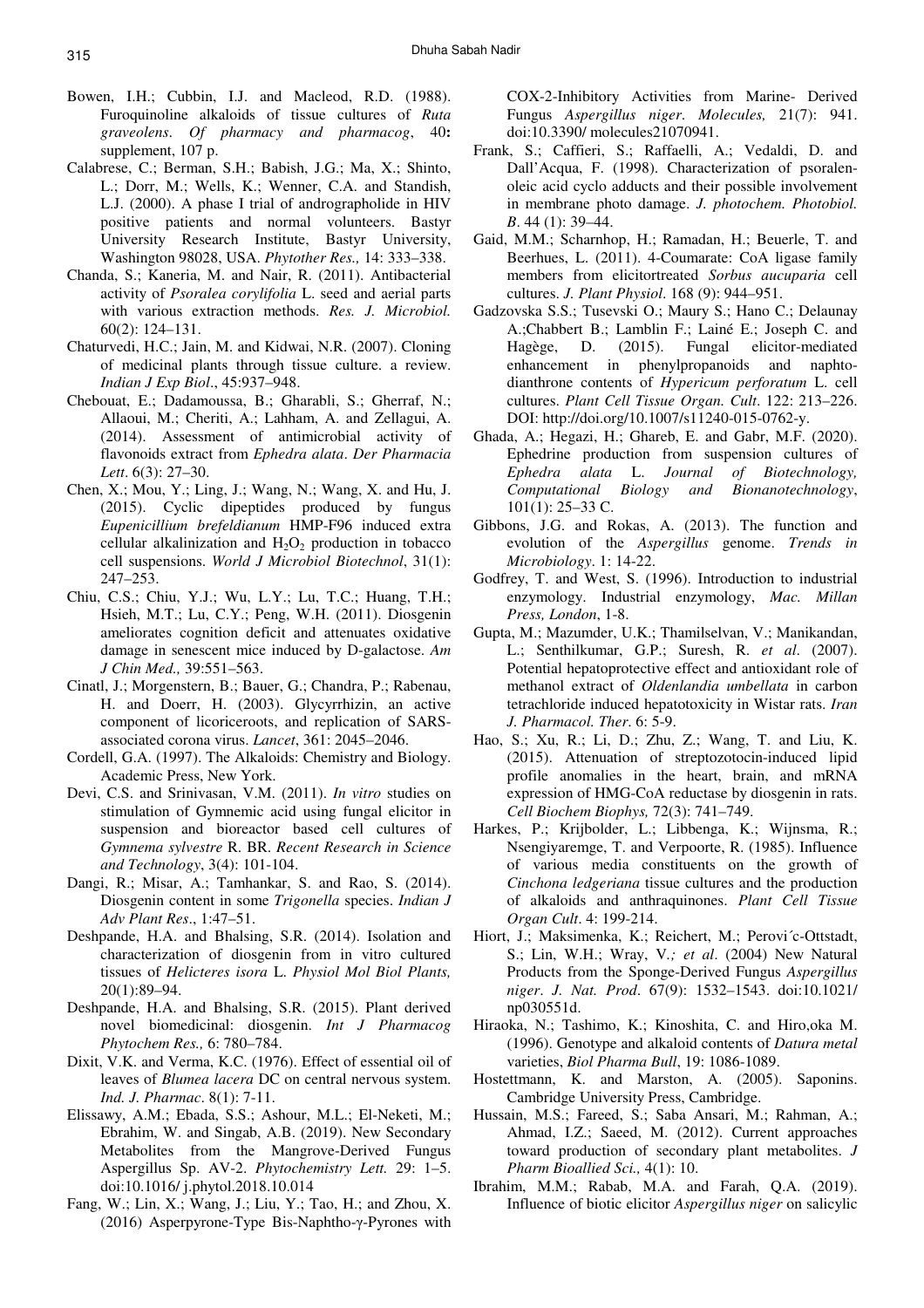acid products in callus culture of *Calendula officinalis*  L. *Plant.J. of Physics*, 1294.

- Ito, M.; Nakashima, H.; Baba, M.; Pauwels, R.; De Clercq, E.; Shigeta, S. and Yamamoto, N. (1987). Inhibitory effect of glycyrrhizin on the *in vitro* infectivity and cytopathic activity of the human immunodeficiency virus [HIV (HTLV-III/LAV)]. *Antivir Res*., 7:127–137.
- Ito, M.; Sato, A.; Hirabayashi, K.; Tanabe, F.; Shigeta, S.; Baba, M.; De Clercq, E.; Nakashima, H. and Yamamoto, N. (1988). Mechanism of inhibitory effect of glycyrrhizin on replication of human immunodeficiency virus (HIV). *Antivir Res* 10: 289– 298.
- Jaradat, N.; Hussen, F. and Al-Ali, A. (2015). Preliminary phytochemical screening, quantitative estimation of total flavonoids, total phenols and antioxidant activity of *Ephedra alata* Decne. *J. Mater. Environ. Sci*., 6(6): 1771–1778.
- Jatav, V.S.; Singh, S.K.; Khatri, P. and Sharma, A.K. (2011). Recent pharmacological trends of *Glycyrrhiza glabra*  Linn. *Unani Res*., 1:1–11.
- Jayachandran, K.S.; Vasanthi, H.R. and Rajamanickam, G.V. (2009). Anti-lipoperoxidative and membrane stabilizing effect of diosgenin, in experimentally induced myocardial infarction. *Mol Cell Biochem*., 327: 203– 210.
- Karwasara, V.S.; Jain, R.; Tomar, P. and Dixit, V.K. (2010). Genetic transformation and elicitation as yield enhancement strategy for glycyrrhizin production by cell cultures of *Abrus precatorius* L. in vitro. *Cell. Dev. Biol. Plant*. 46: 354–362.
- Karwasara, V.S.; Tomar, P. and Dixit, V.K. (2011). Influence of fungal elicitation on glycyrrhizin production in transformed cell cultures of *Abrus precatorius* L. *Pharmacogn Mag*. 7(28): 307–313.
- Kaur, T.; Singh, B.; Kaur, A. and Kaur, S. (2015). Endophyte-mediated Interactions between Cauliflower, the *Herbivore Spodoptera* Litura, and the *Ectoparasitoid BraconHebetor*. *Oecologia* 179(2): 487– 494. doi:10.1007/s00442-015-3358-7.
- Khan, A.; Jan, G.; Khan, A.; Jan, F.G.; Bahadur, A. and Danish, M. (2017). *In vitro* antioxidant and antimicrobial activities of *Ephedra gerardiana* (root and stem) crude extract and fractions. Evidence-based Complementary and Alternative Medicine, Article ID4040254.
- Khushboo, P.S.; Jadhav, V.M.; Kadam, V.J. and Sathe, N.S. (2010). *Psoralea corylifolia* Linn.-''Kushtanashini''. *Pharmacogn Rev*. 4(7): 69–76.
- Knopp, E.; Strauss, A. and Wehrli, W. (1988). Root induction on several *Solanaceae* species by *Agrobacterium rhizogenes* and the determination of root tropane alkaloid content, *Plant cell Rep*, 7: 590-593.
- Kumar, R.A.; Sridevi, K.; Kumar, N.V.; Nanduri, S. and Rajagopal, S. (2004). Anticancer and immunostimulatory compounds from *Andrographis paniculata*. J Ethnopharmacol., 92: 291–295.
- Kumar, V.; Desai, D. and Shriram, V. (2014). Hairy root induction in *Helicteres isora* L. and production of diosgenin in hairy roots. *Nat Prod Bioprospect,* 4: 107– 112. https://doi.org/10.1007/ s13659-014-0011-9.
- Laakso, I.; Seppanen-Laakso, T.; Hiltunen, R. and Ekundayo, O. (1989). Composition of the essential oil of *Blumea*

*lacera* DC. Asteraceae leaves from Nigeria. *Flav. Fragr. J*. 4: 73-76.

- Ajungla, L.; Patil, P.P.; Barmukh, B. and Nikam, T.D. (2009). Influence of biotic and abiotic elicitors on accumulation of hyoscyamine and scopolamine in root cultures of *Datura metel* L. *Indian Journal of Biotechnology*, 8: 317-322.
- Li, D.-H.; Han, T.; Guan, L.-P.; Bai, J.; Zhao, N.; Li, Z.-L.; *et al*. (2016) New Naphthopyrones from marine-derived Fungus *Aspergillus niger* 2HL-M-8 and Their *In Vitro*  Antiproliferative Activity. *Nat. Product. Res*. 30(10): 1116–1122. doi:10.1080/14786419.2015.1043553
- Limberger, R.P.; Jacques A.L.B.; Schmitt G.C. and Arbo, M.D. (2013). Pharmacological effects of Ephedrine. [in:] Natural Products. Ed. Ramawat K.G.; Merillon J.M. Springer-Verlag, *Berlin, Heidelberg*: 1218–1233. DOI: http://doi.org/10.1007/978-3-642-22144-6\_41.
- Li, P.; Mou, Y.; Lu, S.; Sun, W.; Lou, J.; Yin, C. and Zhou, L. (2012). Quantitative determination of diosgenin in *Dioscorea zingiberensis* cell cultures by microplatespectrophotometry and high-performance liquid chromatography. *Afr J Pharm Pharmacol,* 6: 1186– 1193.
- Liu, D.; Li, X.-M.; Li, C.-S.; and Wang, B.-G. (2013) Nigerasterols A and B, Antiproliferative Sterols from the Mangrove-Derived Endophytic Fungus *Aspergillus niger* MA-132. Hca 96 (6), 1055–1061. doi:10.1002/ hlca.201200332.
- Liu, H.M.; Kiuchi, F. and Tsuda, Y. (1992). Isolation and structure elucidation of gymnemic acids, anti-sweet principles of *Gymnema sylvestre*. *Chem Pharm Bull.,* 40: 1366–1375.
- Liu, W.K.; Xu, S.X. and Che, C.T. (2000) Anti-proliferative effect of ginseng saponins on human prostate cancer cell line. *Life Sci*. 67: 1297-1306.
- Liu, Y.; Nan, L.; Liu, J.; Yan, H.; Zhang, D. and Han, X. (2016). Isolation and Identification of Resveratrol-Producing Endophytes from Wine Grape Cabernet Sauvignon. *Springerplus* 5. doi:10.1186/s40064-016- 2571-0.
- Manganyi, M.C.; Regnier, T.; Kumar, A.; Bezuidenhout, C.C. and Ateba, C.N. (2018). Biodiversity and Antibacterial Screening of Endophytic Fungi Isolated from *Pelargonium Sidoides*. *South Afr. J. Bot*. 116: 192–199. doi:10.1016/ j.sajb.2018.03.016.
- Manni, P.E. and Sinsheimer, J.E. (1965). Constituents from *Gymnema sylvestre* leaves. *J Pharm Sci.,* 54(10):1541– 1544. doi:10.1002/ jps.2600541035.
- Manjula, R. and Mythili, T. (2012). Improved phytochemical production using biotic and abiotic elicitors in *Marsilea quadrifolia. International Journal Current Science*, 98- 101.
- Mathur, M. (2018). Effect of fungal elicitation on growth andmetabolite production in callus of few medicinal plants. *Inter. J. Life Sci*. A9: 114–116.
- May, G. and Adams, T. (1997). The Importance of Fungi to Man. *Genome Research*, 7: 1041-1044.
- Misal, D.R.; Kharde, A.V.; Deshmukh, V.D. and Talekar, B.K. (2020). Elicitation of bacoside content using *Aspergillus niger* filtrate in *Bacopa monnieri* (Brahmi). *Journal of Pharmacognosy and Phytochemistry*, 9(5): 3311-3313.
- Moinuddin, M.A. Vakil, and Vijay, D.M. (2013). Enhanced synthesis of andrographolide by *Aspergillus niger* and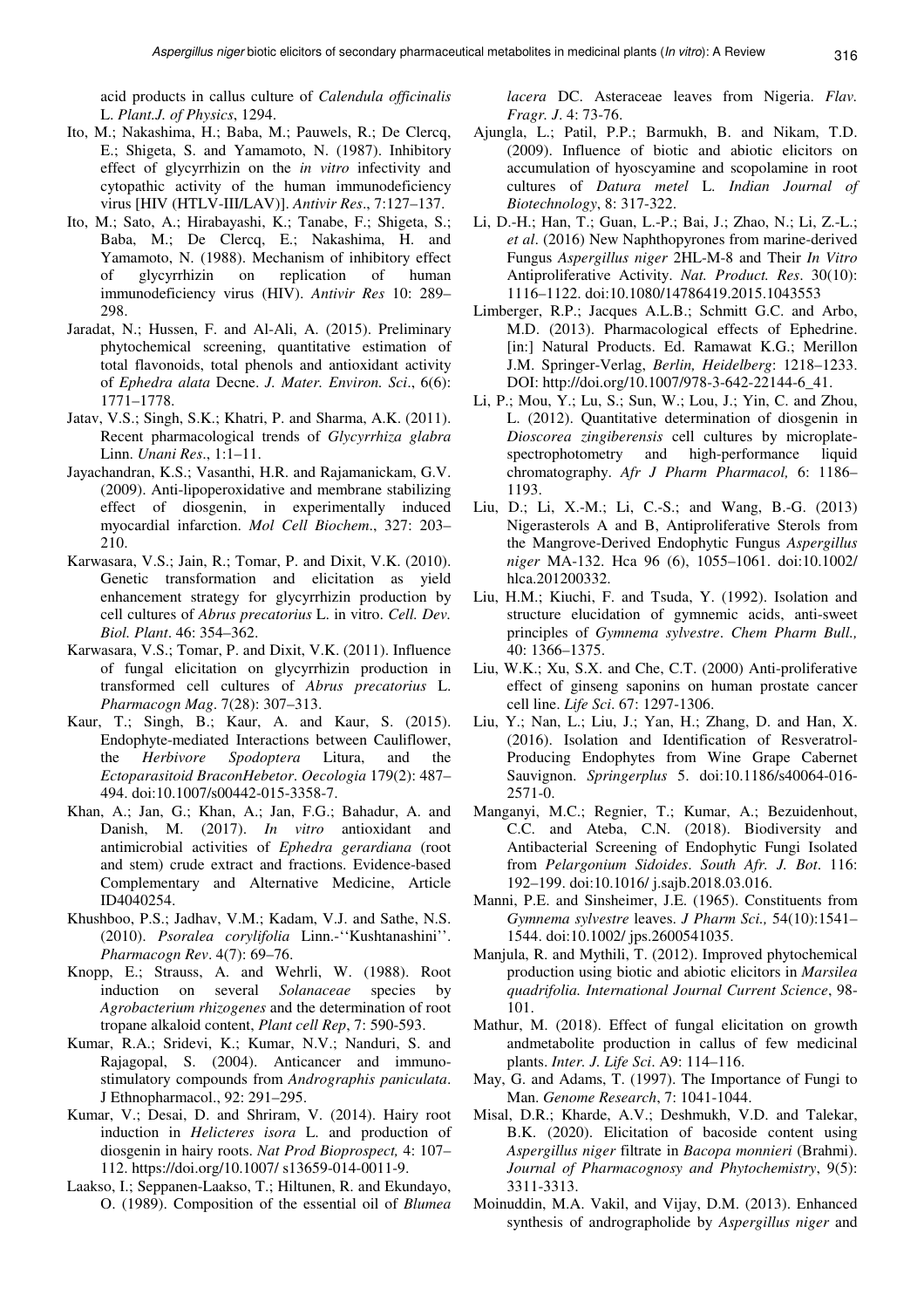*Penicillium expansum* elicitors in cell suspension culture of *Andrographis paniculata* (Burm. f.) Nees. *Vakil and Mendhulkar Botanical Studies*, 54: 49.

- Mulabagal, V. and Tsay, H.S. (2004). Plant cell cultures-an alternative and efficient source for the production of biologically important secondary metabolites. *Int J Appl Sci Eng.,* 2(1): 29–48.
- Muthukumar, B.; Arochiasamy, D.I. and Natarajan, E. (2004). Direct organogenesis in *Datura metel* L. from *in vitro* and *in vivo* nodal explants, *Indian J. Biotechnol*, 3: 449-451.
- Namdeo, A.G. (2007). Plant cell elicitation for production of secondary metabolites: A review. *Pharmacognosy reviews*, 1(1): 69-79.
- Nasrollahi, V.; Mirzaie-asl, A.; Piri, K.; Nazeri, S.; Mehrabi, R. (2014). The effect of drought stress on the expression of key genes involved in the biosynthesis of triterpenoid saponins in licorice (*Glycyrrhiza glabra*). *Phytochemistry*, 103: 32–37.
- Ozkan, I.; Kose, O.; Ozmen, I. and Arca, E. (2012). Efficacy and safety of non-laser, targeted UVB phototherapy alone and in combination with psoralen gel or calcipotriol ointment in the treatment of localized, chronic, plaque-type psoriasis. *Int. J. Dermatol*. 51(5): 609–613.
- Pal, R.; Moitra, S.K.; Chakravarti, N.N.; Adhya, R.N. (1972). Campesterol from *Blumea lacera* DC*. Phytochem*. 11, 1855.
- Parijat, K.; Rekha, S. and Madhusudan, K. (2007). *Gymnema sylvestre*: a memoir. *J Clin Biochem Nutr.,* 41(2): 77– 81. doi:10.3164/jcbn. 2007010.
- Parsaeimehr, A.; Sargsyan, E. and Javidnia, K. (2010). A comparative study of the antibacterial, antifungal and antioxidant activity and total content of phenolic compounds of cell cultures and wild plants of three endemic species of *Ephedra*. *Molecules*, 15(3): 1668– 1678.
- Patel, K.; Gadewar, M.; Tahilyani, V. and Patel, D.K. (2012). A review on pharmacological and analytical aspects of diosgenin: a concise report. *Nat Prod Bioprospect,* 2: 46–52.
- Perrone, G.; Stea, G.; Epifani, F.; Varga, J.; Frisvad, J.C. and Samson, R.A. (2011). *Aspergillus niger* Contains the Cryptic Phylogenetic Species A. Awamori. *Fungal Biol*., 115(11): 1138–1150. doi:10.1016/j.funbio. 2011.07.008.
- Pitta-Alvarez, S.I.; Spollansky, T.C. and Giulietti, A.M. (2000). The influence of different biotic and abiotic elicitors on the production and profile of tropane alkaloids in hairy root cultures of *Brugmansia Candida*, *Enzyme Microb Technol,* 26: 252-258.
- Poutaraud, A.; Bougrgaud, F.; Girardin, P. and Gotier, E. (2000). Cultivation of *Ruta graveolens* for the production of furanocoumarins of the therapeutic value. *Can. J. Bot*., 78: 1326-1335.
- Quisumbing, E. (1998). Medicinal Plants of the Philippines, Katha Publishing Co. pp.966-967.
- Ragasa, C.Y.; Wong, J. and Rideout, J.A. (2007). Monoterpene glycoside and flavonoids from *Blumea lacera*. *J. Natural Med*. 61(4): 474-475.
- Rahimi, S.; Kim, Y.J. and Yang, D.C. (2015). Production of ginseng saponins: elicitation strategy and signal transductions. *Applied Microbiology and Biotechnology*. 2099(17): 6987-6996.
- Rao, C.B.; Rao, T.N. and Muralikrishna, B. (1997). Flavonoids from *Blumea lacera*. *Planta Med*. 31: 235- 237.
- Rao, S.R. and Ravishankar, G.A. (2002). Plant cell cultures: chemical factories of secondary metabolites. *Biotechnology Advances*. 20(2): 101-153.
- Rekha, S.; Srinivasan, V.; Saradha, V. and Hamsaveni, G.R. (2006). The *in vitro* antibacterial activity of *Hedyotis umbellata*. *Indian J. Pharm. Sci*. 68: 236-238.
- Radman, R.; Saez, T.; Bucke, C. and Keshavarz, T. (2003). Elicitation of plant and microbial systems. *Biotechnol Appl Biochem*., 37: 91-102.
- Samrin, S.; Varsha, S.; Tushar, K. and Vinay, K. (2020). Biotic elicitors enhance diosgenin production in *Helicteres isora* L. suspension cultures via upregulation of CAS and HMGR genes. *Physiol Mol Biol Plants March*, 26(3): 593–604. https://doi.org/10.1007 /s12298-020-00774-6.
- Saranya, H. and Velayutham, P. (2019) Effect of Fungal Elicitors on Plant Growth in the *in vitro* Cultures of *Oldenlandia umbellata* L. *Adalya Journal* Volome 8, Issue 12, December.
- Schuster, E.; Dunn-Coleman, N.; Frisvad, J.; van Dijck, P. (2002). On the safety of *Aspergillus niger* – a review. *Applied Microbiology and Biotechnology*. 59: 426-435.
- Selim, S. and Al-Jaouni, S. (2015). Anticancer and apoptotic effects on cell proliferation of diosgenin isolated from *Costus speciosus* (Koen.) Sm. *BMC Compl Altern Med.,* 15: 301.
- Sethi, G.; Shanmugam, M.; Warrier, S.; Merarchi, M.; Arfuso, F.; Kumar, A.; Bishayee, A. (2018). Proapoptotic and anti-cancer properties of diosgenin: a comprehensive and critical review. *Nutrients,* 10:645.
- Seydel, P. and Dornenburg, H. (2006). Establishment of *in vitro* plants, cell and tissuecultures from *Oldenlandia affinis* for the production of cyclic peptides. *Plant Cell Tiss. Org. Cult*. 85: 247-255.
- Shanker, A.K. and Shanker, C. (2016). A biotic and biotic stress in plant. Recent advances and future perspectives. In Technology open, India, 527-563.
- Shibata, S. (2000). A drug over the millennia: pharmacognosy, chemistry, and pharmacology of licorice. *J Pharm Soc Japan,* 120: 849–862.
- Shreelalitha, S.J. and Sridhar, K.R. (2015). Endophytic Fungi of Wild Legume *Sesbania Bispinosa* in Coastal Sand Dunes and Mangroves of the Southwest Coast of India. *J. For. Res*. 26(4): 1003–1011. doi:10.1007/s11676- 015-0103-3.
- Singh, S.M.; Yadav, L.S.; Singh, S.K.; Singh, P.; Singh, P.N. and Ravindra, R. (2011). Phosphate Solubilizing Ability of Two Arctic *Aspergillus niger* Strains. *Polar Res*. 30. doi:10.3402/polar.v30i0.7283.
- Siva, R. (2007). Status of natural dyes and dye yielding plants in India. *Curr. Sci.* 92: 916-925.
- Siva, R.; Mayes, S.; Behera, S.K. and Rajasekaran, C. (2012). Anthraquinone dye production using root cultures of *Oldenlandia umbellata* L. *Ind Crop Prod*. 37: 415-419.
- Siva, R.; Mudgal, G.; Rajesh, D.; Khan, F.N.; Vijyakumar, V. and Rajasekaran, C. (2009). Chara- cterization of novel pH indicator of natural dye *Oldenlandia umbellata* L. *Nat. Prod. Res*., 23: 1210-1217.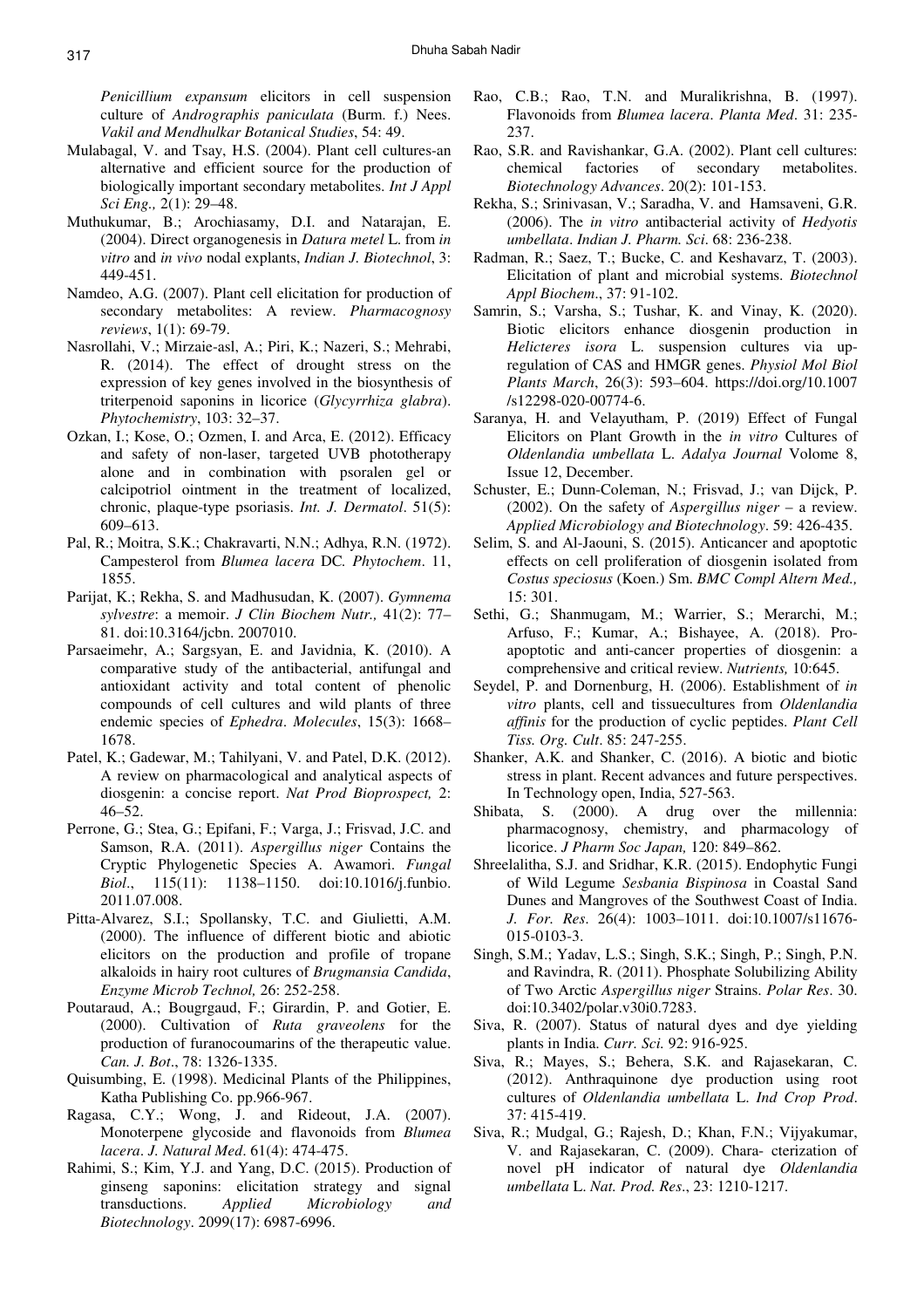- Soltan, M.M. and Zaki, A.K. (2009). Antiviral screening of forty-two Egyptian medical plants. *J. Ethnopharmacol*. 126(1): 102–107.
- Soltani, J. and Moghaddam, M.S.H. (2014). Diverse and Bioactive Endophytic Aspergilli Inhabit Cupressaceae Plant Family. *Arch. Microbiol*. 196(9): 635–644 doi:10.1007/s00203-014-0997-8
- Srinivasan, S. and Sarada, D.V. (2012). Antifungal activity of phenyl derivative of Pyranocoumarin from *Psoralea corylifolia* L. Seeds by inhibition of acetylation activity of trichothecene 3-O-acetyltransferase (Tri101). *J. Biomed. Biotechnol.* 310850.
- Syed, A.A.; Mirza, M.V.B. (2014). Biotic elicitor enhanced production of psoralen in suspension cultures of *Psoralea corylifolia* L. *Saudi Journal of Biological Sciences,* 21: 499–504.
- Szliszka, E.; Czuba, Z.P.; Se dek, Paradysz, A.; Krol, W. (2011). Enhanced TRAIL-mediated apoptosis in prostate cancer cells by the bioactive compounds neobavaisoflavone and psoralidin isolated from *Psoralea corylifolia*. *Pharmacol. Rep*. 63(1): 139–148.
- Taha, H.S. (2003). Effect of Biotic Stress (*Aspergillus niger*) on the Production and Accumulation of Total Alkaloids in *Atropa belladonna* L. via Tissue Culture Proc. Int. Conf. on MAP Eds. J. Bernáth et al. Acta Hort. 597, ISHS.
- Taha, H.S.; El-Bahr, M.K.; Seif-El-Nasr, M.M. (2009). In vitro studies on Egyptian *Catharanthus roseus* (L.). II. Effect ofbiotic and abiotic stress on indole alkaloids production. *J.Appl. Sci. Res*., 5: 1826–1831.
- Takahashi, K.; Inoue, H.; Sakai, K.; Kohama, T.; Kitahara, S.; Takishima, K.; Tanji, M.; Athauda, S.; Takahashi, T. and Akanuma, H. (1991). The primary structure of *Aspergillus niger* acid proteinase A. *The Journal of Biological Chemistry*. 266: 19480-19483.
- Takano, D.; Nagamitsu, T.; Ui, H.; Shiomi, K.; Yamaguchi, Y.; Masuma, R.; *et al*. (2001). Absolute Configuration of Nafuredin, a New Specific NADH-Fumarate Reductase Inhibitor. *Tetrahedron Lett*. 42(16): 3017– 3020. doi:10.1016/s0040-4039(01)00355-0.
- Talfan, A.A.; Al-Mahdawe, M.M. and Nadir, D.S. (2020). Influence of the extract of biotic elicitor *Aspergillus niger* on the production of furanocoumarins in callus cultures of *Ruta graveolens Plant Archives,* 20(2): 4633-4638.
- Thakur, G.S.; Sharma, R.; Sanodiya, B.S.; Baghel, R.; Thakur, R.; Singh, B.N. (2013). *In vitro* induction of tuber formation for the synthesis of secondary metabolites in *Chlorophytum borivilianum* Sant. et Fernand. *African journal of Biotechnology*, 2(20).
- Toghueo, R.M.K.; Sahal, D.; Zabalgogeazcoa, Í.; Baker, B. and Boyom, F.F. (2018). Conditioned media and Organic Elicitors Underpin the Production of Potent Antiplasmodial Metabolites by Endophytic Fungi from Cameroonian Medicinal Plants. *Parasitol. Res*. 117(8): 2473–2485. doi:10.1007/s00436-018-5936-1.
- Uchoa, P.K.S.; Pimenta, A.T.A.; Braz-Filho, R.; de Oliveira, M.d.C.F.; Saraiva, N. N.; Rodrigues, B.S.F. (2017). New Cytotoxic Furan from the marine Sediment-Derived Fungi *Aspergillus niger*. *Nat. Product. Res*. 31(22): 2599–2603. doi:10.1080/14786419. 2017. 1283499.
- Mendhulkar, V.D.; Patade, P. and Vakil, M. (2016). Elicitation of Flavonoids in *Blumea lacera* (Burm.f.)

DC. Cell Culture using Chemical Elicitor, Salicylic Acid and Biological Elicitor, *Aspergillus niger Int. J. Curr. Res. Biosci. Plant Biol*. 3(11): 85-91. doi: http://dx.doi.org/10.20546/ijcrbp.2016.311.013.

- Wang, *J. et al*. (2015). Enhanced production of flavonoids by methyl jasmonate elicitation in cell suspension culture of *Hypericum perforatum*. *Bioresour Bioprocess*; 2: 1– 9.
- Wang, L.-X.; Ren, L.-L.; Liu, X.-B.; Shi, J.; Wang, J.-Z. and Luo, Y.-Q. (2019) Effects of Endophytic Fungi in Mongolian pine on the Selection Behavior of Woodwasp (*Sirex noctilio*) and the Growth of its Fungal Symbiont. *Pest Manag. Sci.* 75(2): 492–505. doi:10.1002/ps.5146.
- Wang, Y.J.; Pan, K.L.; Hsieh, T.C.; Chang, T.Y.; Lin, W.H. and Hsu, J.T. (2011). Diosgenin, a plant-derived sapogenin, exhibits antiviral activity in vitro against hepatitis C virus. *J Nat Prod.,* 74(4): 580–584.
- Wang, Y.; Ye, X.; Ma, Z.; Liang, Q.; Lu, B.; Tan, H.; Xiao, C.; Zhang, B. and Gao, Y. (2008). Induction of cytochrome P450 1A1 expression by ginsenoside Rg1 and Rb1 in HepG2 cells. *Eur. J. Pharmacol*. 601: 73- 78.
- Warrier, P.K.; Nambiar, V.P.K. and Ramankutty, C. (1996). Indian Medicinal Plants. Arya Vaidya Sala, Kottakkal. *Orient Longman Press*. pp.135-138.
- Wen, N. and Ri-qiang, C. (1996). Fractionation and biological activity of *Aspergillus oryzae* elicitor promoting biosynthesis of shikonin derivatives. *Acta Botanica Sinica,* 38(5): 367–374.
- Wessner, D.; Hofmann, H. and Ring, J. (1999). Phytophotodermatitis due to *Ruta graveolens* applied as protection against evil spells. *Contact Dermatitis*, **41:**  232.
- Wiktorowska, E.; Dugosz, M.; Janiszowska, W. (2010). Significant enhancement of oleanolic acid accumulation by biotic elicitors in cell suspension cultures of *Calendula officinalis*L. *Enzyme Microb. Technol*. 46(1): 14–20.
- Xie, H.; Zhuang, X.; Bai, Z.; Qi, H.; and Zhang, H. (2006). Isolation of Levoglucosan-Assimilating Microorganisms from Soil and an Investigation of their Levoglucosan Kinases. *World J. Microbiol. Biotechnol*. 22(9): 887–892. doi:10.1007/s11274-006-9133-5.
- Xu, M-J *et al*. (2005). Nitric oxide mediates the fungal elicitor-induced hypericin production of *Hypericum perforatum* cell suspension cultures through a jasmonicacid-dependent signal pathway. *Plant Physiol*. 139: 991–998.
- Yan, Q.; Zhou, X.-W.; Zhou, W.; Li, X.-W.; Feng, M.-Q. and Zhou, P. (2008). Purification and properties of a novel ß-glucosidase, hydrolyzing ginsenoside Rb1 to CK, from *Paecilomyces Bainier*. *J. Microbiol. Biotechnol*. 18: 1081-1089.
- Yari Khosroushahi, A.; Valizadeh, M.; Ghasempour, A.; Khosrowshahli, M.; Naghdibadi, H.; Dadpour, M. *et al*. (2006). Improved Taxol production by combination of inducing factors in suspension cell culture of *Taxus baccata*. *Cell Biol. Intl*. 30(3): 262–269.
- Youl Her, Young-Chul Lee, Jin-Hwan Oh, Yoon-E Choi, Chang-Woo Lee, Jin-Suk Kim, Hwan Mook Kim, and Ji-Won Yang (2012). An Application of  $\beta$ -glycosidase to Transformation of Ginsenosides for the Effective Production of Specific Ginsenosides with Biological